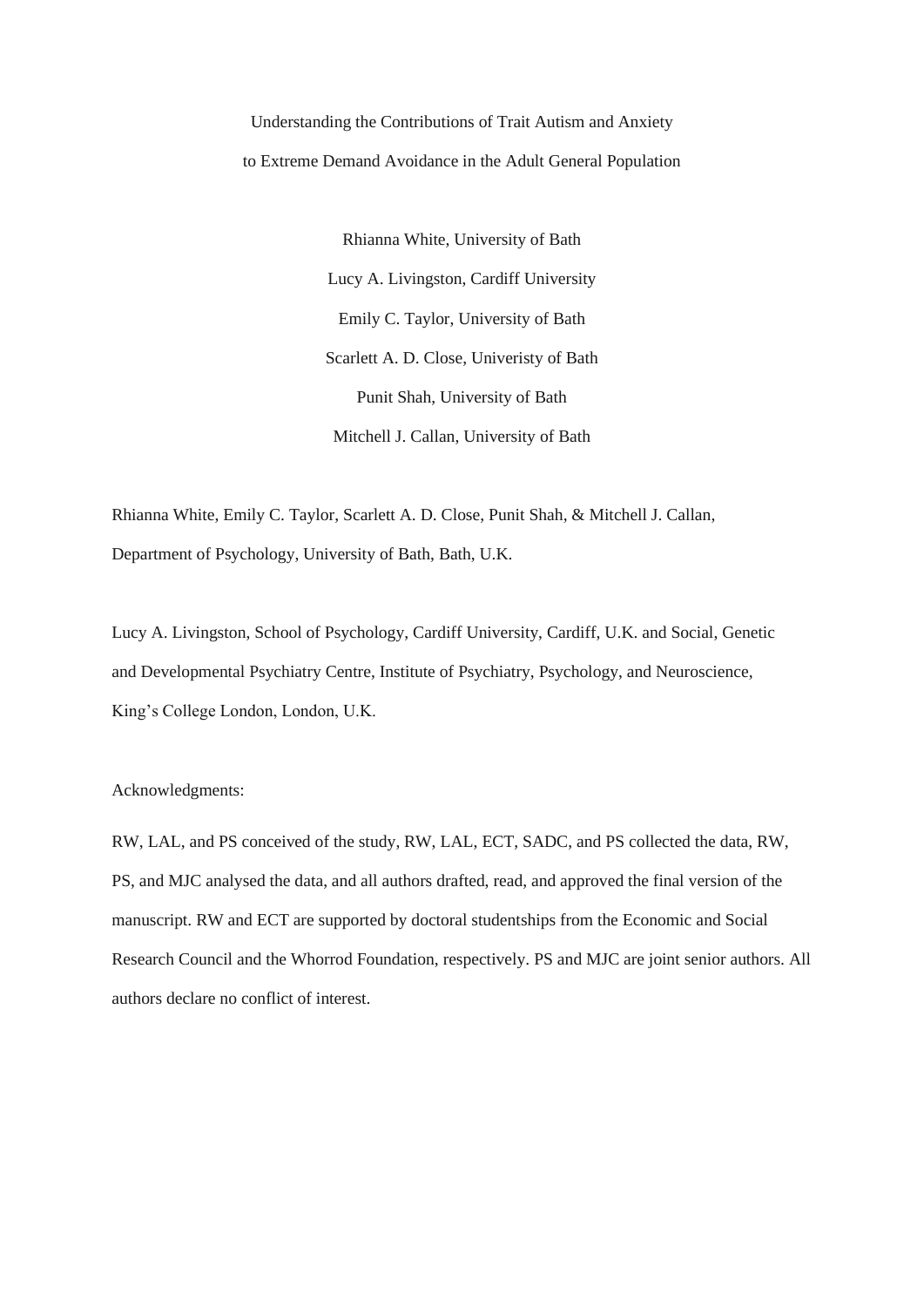#### **Abstract**

Autism and anxiety are thought to be related to extreme demand avoidance (EDA), which is characterised by intense avoidance of everyday demands. However, the relative importance of autism and anxiety to EDA has yet to be investigated, and little is known about EDA in adulthood. We conducted two online survey studies (*Ns* =267 and 549) with adults in the general population to establish the relative importance of autistic traits and anxiety as predictors of demand avoidance using dominance analysis. Both autistic traits and anxiety were unique and equally important predictors of demand avoidance. These findings suggest EDA is linked to autism and are consistent with the theory that demand avoidance behaviours are potentially anxiety-driven in adults.

Keywords: Autism, Extreme demand avoidance, Pathological demand avoidance, Anxiety, Adults

Correspondence concerning this article should be addressed to p.shah@bath.ac.uk or rw935@bath.ac.uk, Department of Psychology, University of Bath, Bath, BA2 7AY, U.K.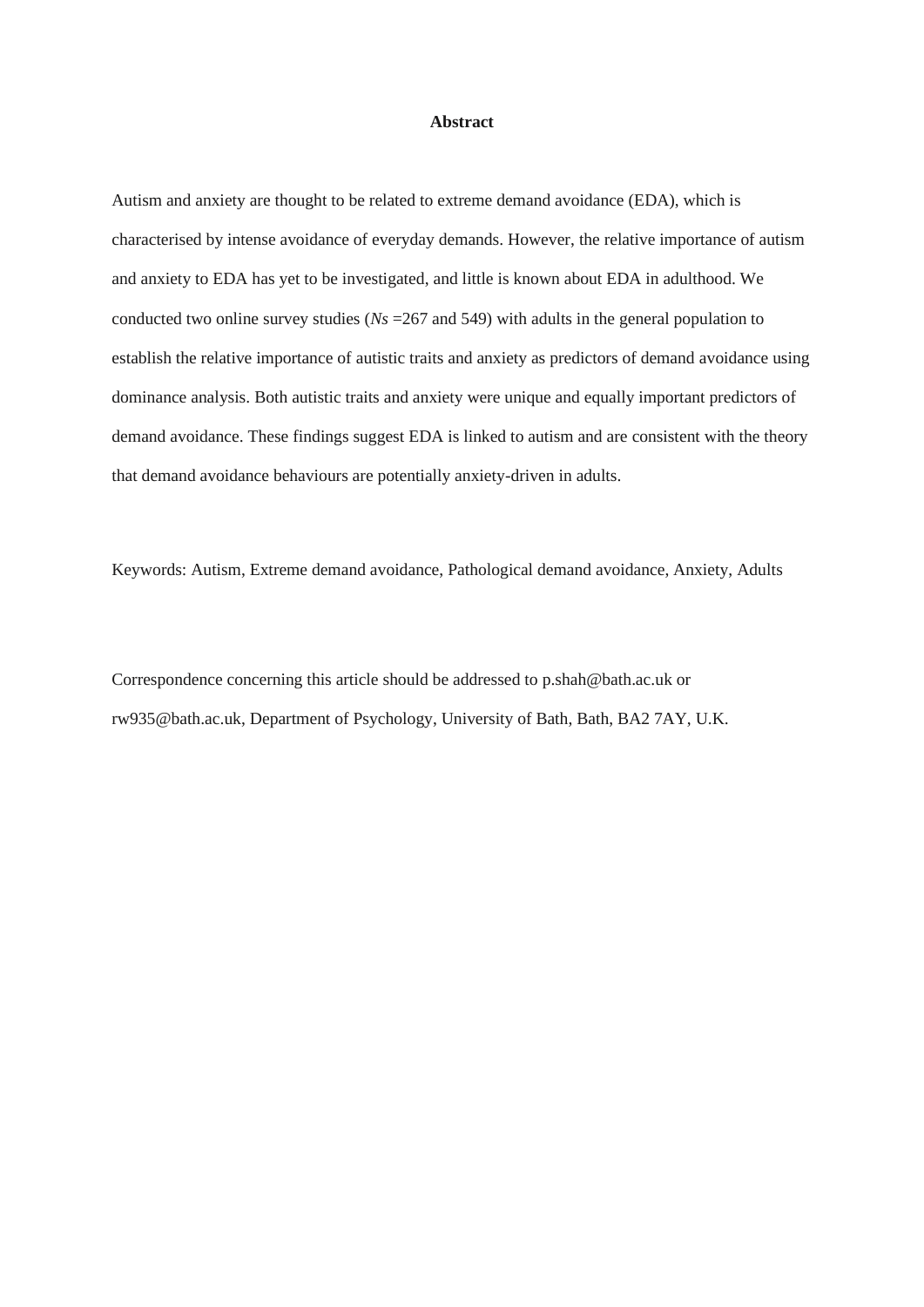Understanding the Contributions of Trait Autism and Anxiety to Extreme Demand Avoidance in the Adult General Population

#### **Abstract**

Autism and anxiety are thought to be related to extreme demand avoidance (EDA), which is characterised by intense avoidance of everyday demands. However, the relative importance of autism and anxiety to EDA has yet to be investigated, and little is known about EDA in adulthood. We conducted two online survey studies (*Ns* = 267 and 549) with adults in the general population to establish the relative importance of autistic traits and anxiety as predictors of demand avoidance using dominance analysis. Both autistic traits and anxiety were unique and equally important predictors of demand avoidance. These findings suggest EDA is linked to autism and are consistent with the theory that demand avoidance behaviours are potentially anxiety-driven in adults.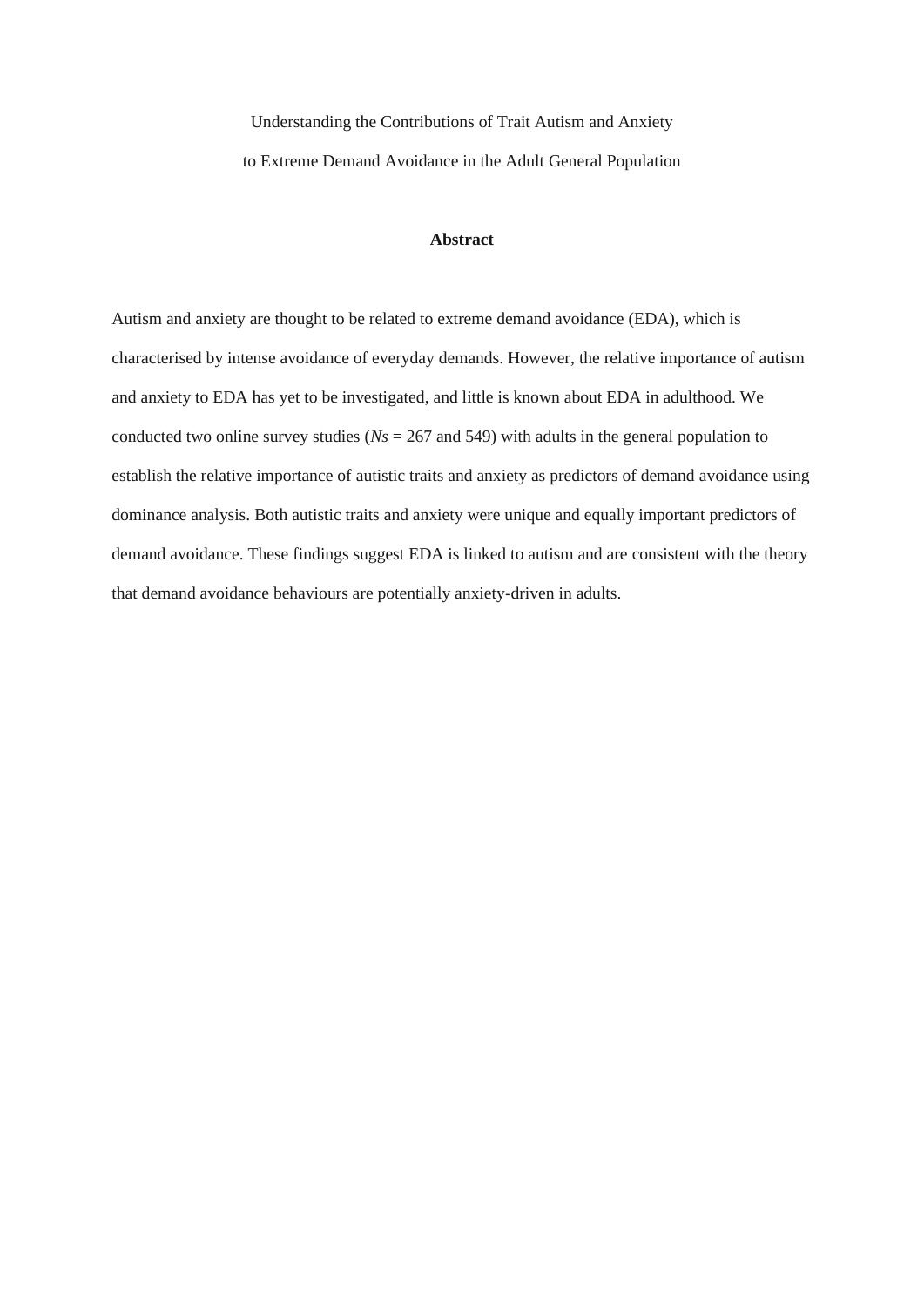Extreme demand avoidance (EDA; also referred to as pathological demand avoidance, or PDA) is characterised by extreme resistance to everyday demands or requests. EDA is a relatively new construct which has seen a recent surge in popularity, especially in the UK. It is not formally recognised as a diagnosis, and as such there are no recognised diagnostic criteria. However, researchers and clinicians have characterised EDA as a set of behaviours in children, including strategic and/or disruptive behaviour to avoid complying, and behaviours typical of labile mood, lack of constraint by social norms, and a heightened need for control (O'Nions et al., 2018). The only prevalence study to date estimated prevalence of autism with EDA or with EDA symptoms at 0.13% in adolescents and adults on the Faroe Islands, compared to a 0.94% prevalence of autism in the same population (Gillberg et al., 2015).

Despite these characterisations, the most appropriate way of conceptualising EDA is debated. Currently, EDA is argued to be part of the autism spectrum, both by researchers and UK charities such as the National Autistic Society and the PDA Society (National Autistic Society, 2020; PDA Society, 2020). Since autism is now so heterogeneous and the diagnostic criteria have broadened (Timimi & McCabe, 2016), many traits of EDA could potentially be attributed to autism (Kildahl et al., 2021). There are several overlaps between the descriptions of autism and EDA, such as social communication difficulties and a heightened need for control. Malik and Baird (2018) note the similarities between EDA and the restrictive repetitive behaviours of autism. Demand avoidance could be a form of the 'autistic inertia' reported by some autistic individuals (Milton, 2019). Despite these overlaps, some practitioners and researchers suggest there are marked differences between EDA and autism which indicate that EDA is a separate condition (e.g. O'Nions, Viding, et al., 2014). Persons with EDA are thought to have higher social fluency, engage in role play, and utilise socially strategic manipulative behaviour. Alternatively, as Woods (2019) argues, perhaps EDA is best described as a behaviour profile that can be seen across a variety of conditions (such as, potentially, conduct disorder and ADHD); or perhaps it can be attributed to (a combination of) already recognised conditions (Green et al., 2018).

EDA is believed to be driven and maintained by anxiety (e.g. O'Nions & Eaton, 2020). Indeed, some argue that demand avoidance may be described as a rational method of avoiding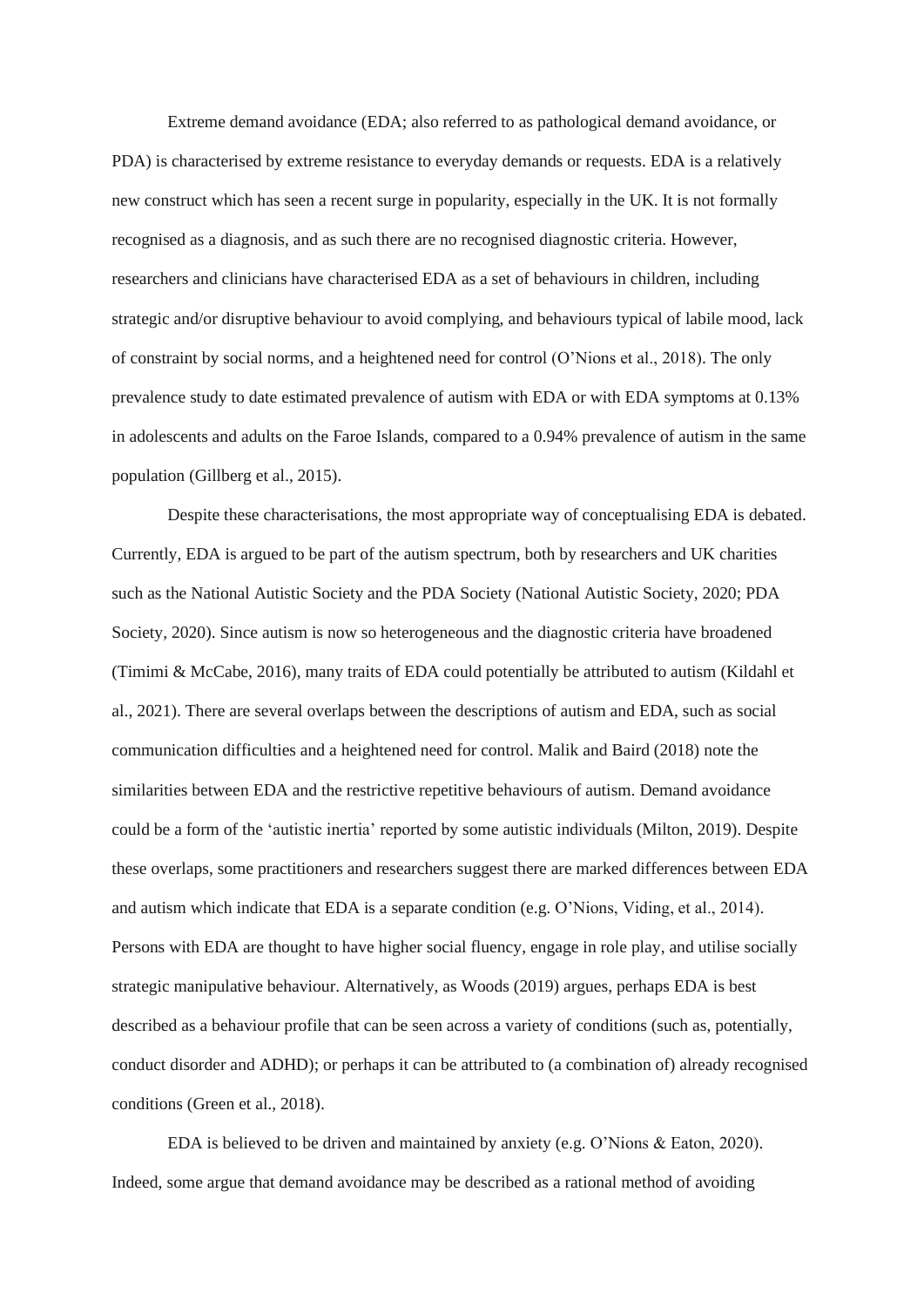anxiety, especially for those with limited autonomy, such as children (Moore, 2020; Woods, 2019). Demand avoidance behaviours could be described as learned coping mechanisms, developed in response to extreme anxiety caused by an aversive stimulus. In this framework, avoiding or delaying the imposed demand of an aversive activity enables a person to regain control of the situation, thereby reducing anxiety. This reinforces the use of avoidance behaviours in response to demands. EDA may therefore have features in common with other maladaptive coping mechanisms, such as eating disorders, selective mutism, and self-harm. Adults with an EDA profile have reported high levels of anxiety ("My primary emotion is anxiety"), and experience a lack of control as catastrophic ("If I feel out of control everything goes very wrong, very quickly", (Cat, 2018, p. 57, p. 107). Avoiding demands is itself likely to increase anxiety in the long-term, as found in research into procrastination (Abbasi & Alghamdi, 2015 for a review), thus setting up a self-perpetuating (and possibly amplifying) cycle of anxiety and avoidance. Avoidance may be initially localised to aversive demands, but then spread to, or 'contaminate' neutral or even positive tasks. Stuart et al. (2020) found anxiety (and especially intolerance of uncertainty, an underlying construct thought to lead to some of the principal symptoms of anxiety) was associated with demand avoidance behaviours in children when controlling for an autism diagnosis. Autism is itself associated with anxiety, with a recent meta-analysis estimating lifetime prevalence of any anxiety disorder at 42% for autistic adults (Hollocks et al., 2019), which must be taken into account when exploring the relationships between autism, anxiety, and EDA.

EDA is believed to emerge in childhood and continue into adulthood (Egan et al., 2019; Newson et al., 2003). Newson et al. originally described EDA in a position paper, based on experiences at a specialist clinic assessing children with supposed 'atypical' autism. The authors followed up with 18 young people who had been assessed as children, all of which remained highly demand avoidant in adulthood, although some were less avoidant than formerly. The continuation of EDA into adulthood is supported by recent anecdotal evidence from clinicians. However, EDA traits are thought to decrease as a child gets older (O'Nions, Christie, et al., 2014; Stuart et al., 2020). Reduction of EDA traits with age may be due to a child's improvement in skills such as selfregulation and communication and their ability to self-advocate. It is possible that this trajectory of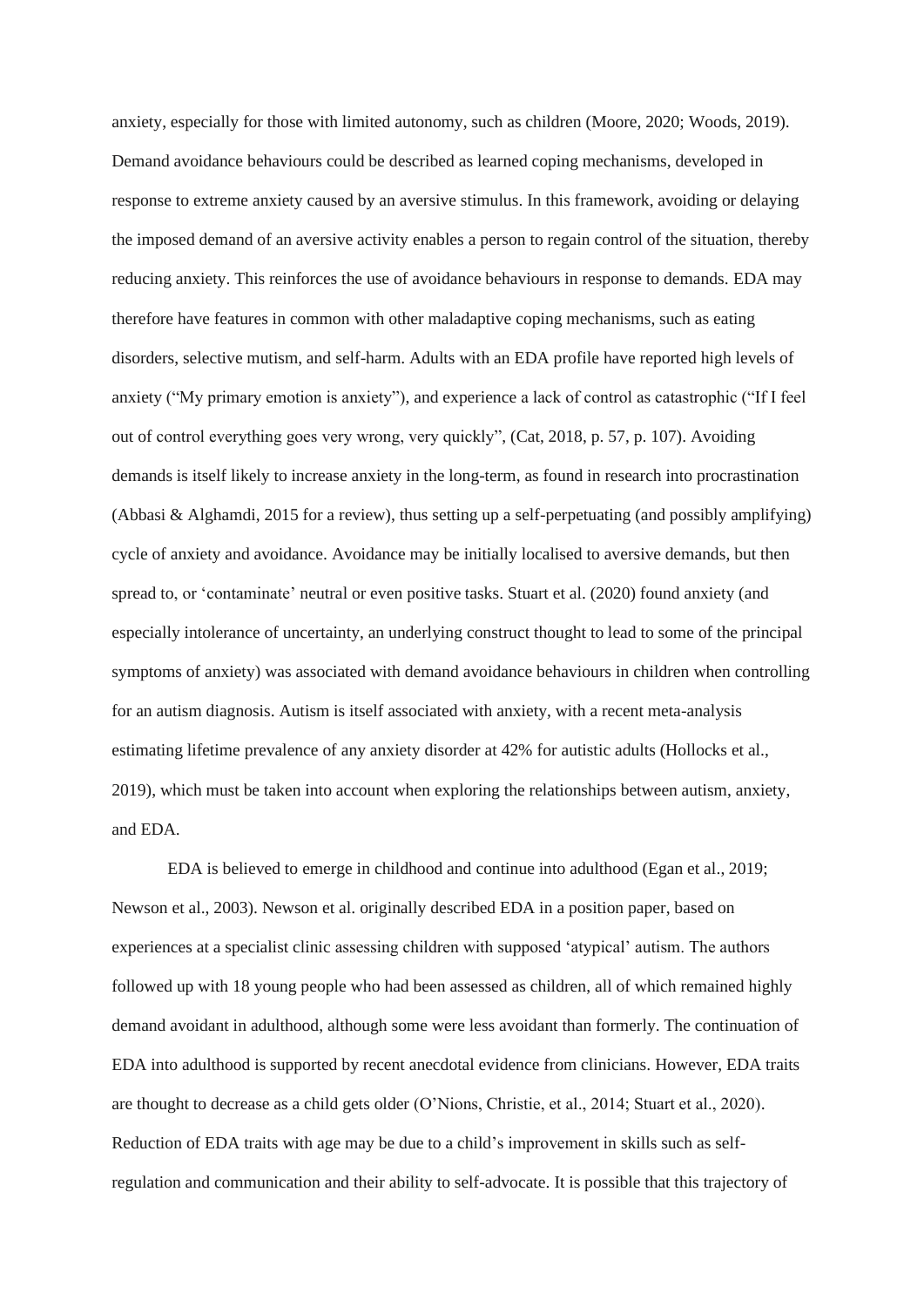diminishing demand avoidance behaviours continues throughout adulthood, although Egan et al. (2019, 2020) have found no relationship between EDA traits and age in adults. Similarly, anxiety disorders in the general population have been found to decrease with age (Scott et al., 2008), so this may potentially also have an effect in reducing demand avoidance behaviours, if indeed anxiety drives demand avoidance.

A final consideration when investigating links to EDA is participant sex. In its original conception, EDA was thought to have an equal sex ratio (Newson et al., 2003), which is supported by some recent studies finding no gender difference in EDA trait scores (O'Nions, Christie, et al., 2014; Stuart et al., 2020). It has been suggested that EDA is an example of a more typically female autism profile (O'Nions, Happé, et al., 2016), in which case a more balanced sex-ratio would be expected, compared to that typically seen in autism, which is around 3:1 males to females (Loomes et al., 2017). However, this even sex-ratio is not a consistent finding, with other studies finding higher demand avoidance traits in women (Egan et al., 2020), or, conversely, higher traits in men (Egan et al., 2019). If EDA is indeed a form of autism, it would seem likely that it would have a similar sex ratio to autism. Given these gaps in knowledge about the associations between sex and age and EDA, it is important to factor age and sex into investigations of demand avoidance traits.

As the foregoing summarises, it is debated whether EDA falls on the autism spectrum, or whether it may be better described as a behaviour profile driven by anxiety. Understanding whether EDA is more closely linked to autism or anxiety will help address this issue, which has never been empirically tested in adults. Very few studies have examined demand avoidance traits in the adult population despite the fact that EDA is believed to continue into adulthood. The current paper aims to build on previous research (Egan et al., 2019; Stuart et al., 2020) by investigating the relative importance of autistic traits and anxiety when predicting demand avoidance traits in the adult general population. We conducted two studies, with participants completing measures of mental health symptoms (anxiety, depression, and stress), autistic traits, and demand avoidance traits, as well as reporting their sex at birth and age. We followed the approach of Egan et al. (2019, 2020) in measuring demand avoidance traits in the general population rather than persons with an identified EDA profile, given the lack of clear diagnostic criteria for EDA. We included both autistic traits and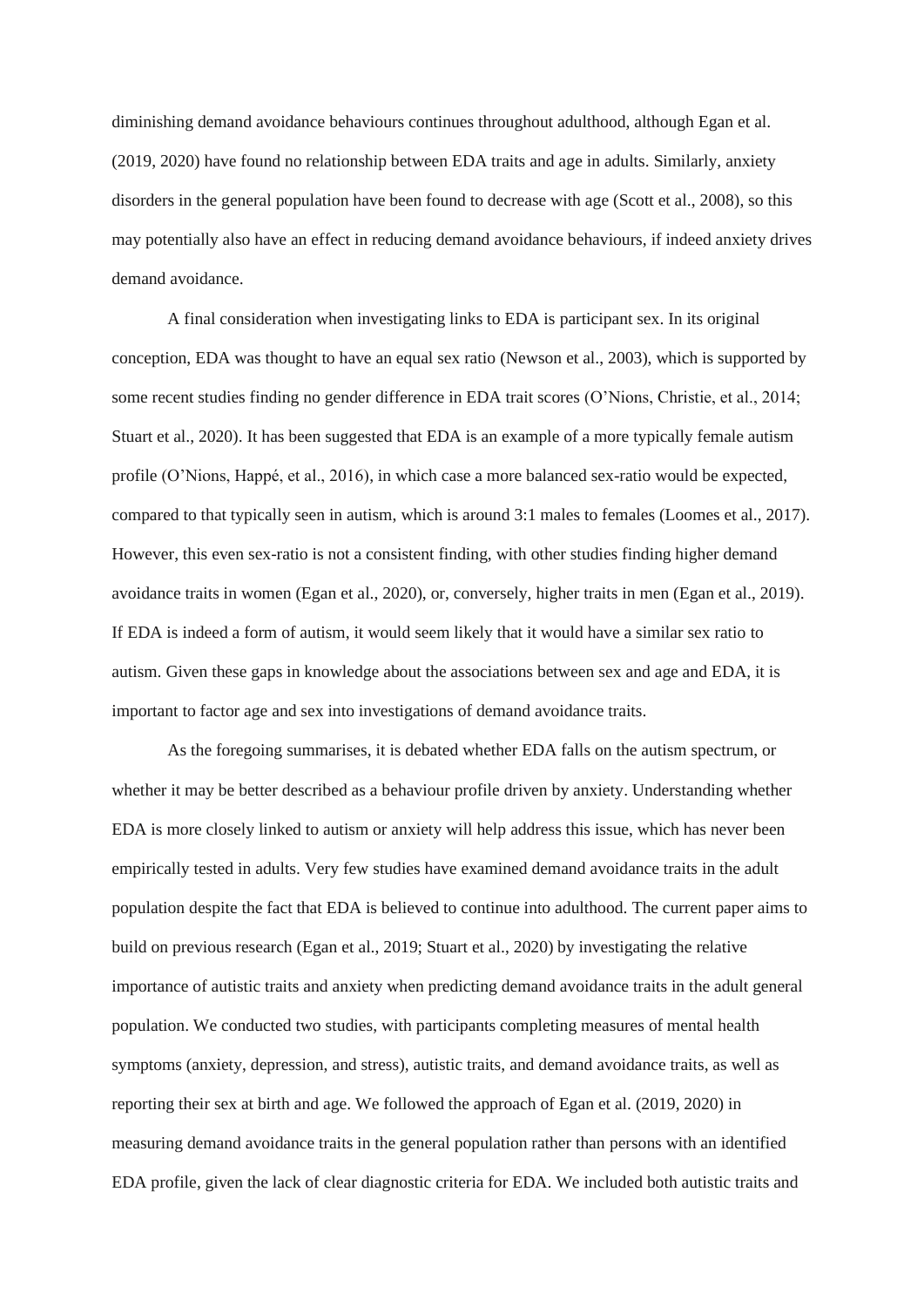anxiety in all models to account for confound due to the known association between autism and anxiety, and accounted for depression and stress to control for emotional symptoms other than anxiety. Based on the existing literature, we predicted that autistic traits and anxiety would both be associated with demand avoidance traits.

## **Study 1**

## **Method**

UK residents were recruited online through Amazon's Mechanical Turk and supplemented with participants from an undergraduate student population (total  $N=267$ ; 64% female;  $M_{\text{age}} = 32.7$ years, *SD*<sub>age</sub> = 13.4 years). The Mechanical Turk participants had completed at least 50 tasks and had an approval rate greater than or equal to 95% on the platform. Sample characteristics and scale reliabilities are shown in Table 1. One participant who did not identify as male or female was excluded from analyses where sex was a variable. Participants completed three questionnaires which were presented in a randomised order and followed by questions about age and sex, as assigned at birth. All studies were approved by the University of Bath ethics committee. Participants in both studies were paid for their time, according to the standard rates of the recruitment sites, and provided electronic consent. The student participants in Study 1 received course credits. Both studies were conducted using Qualtrics to collect data. The EDA community was not involved in the development of studies 1 or 2.

Demand avoidance traits were assessed using the Extreme Demand Avoidance Questionnaire – Adult version (EDA-QA; Egan et al., 2019), a 26-item measure assessing self-reported EDA behaviours (e.g. 'I sometimes use outrageous or shocking behaviour to get out of doing something,' and 'I obsessively resist and avoid ordinary demands and requests.'). The EDA-QA is scored on a 4 point scale  $(1 = Not true, to 4 = Very true)$ , with higher scores indicating more EDA traits.

Autistic traits were assessed with the brief 10-item Autism Spectrum Quotient (AQ-10, Allison et al., 2012), e.g. 'I find it easy to 'read between the lines' when someone is talking to me,' and 'I find it easy to work out what someone is thinking or feeling just by looking at their face.' Items are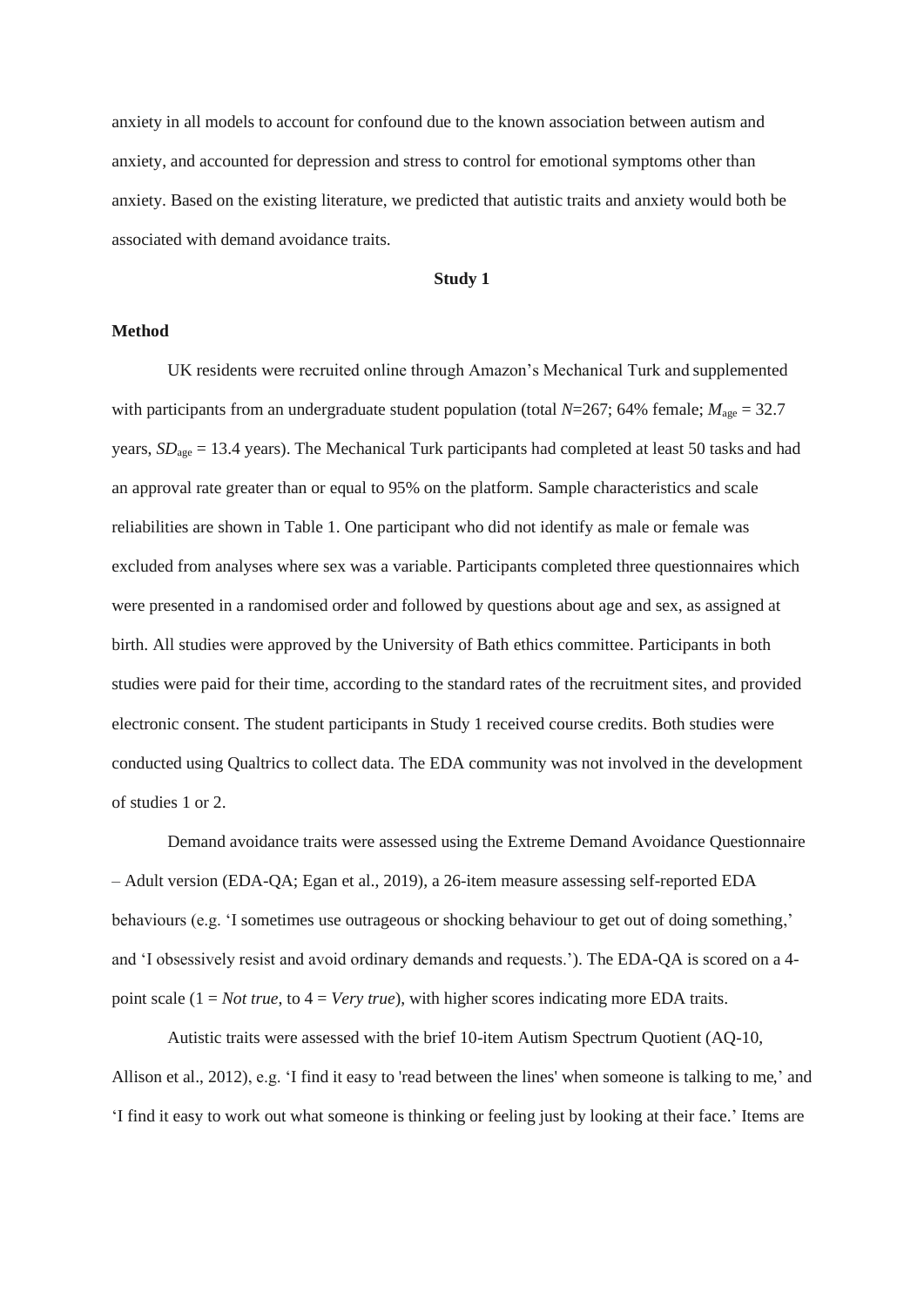answered on a 4-point scale (1 = *Definitely agree*, to 4 = *Definitely disagree*), with higher scores indicating more autistic traits.

Depression, anxiety, and stress symptoms were measured using the three subscales of the Depression, Anxiety and Stress Scale – 21 Items (DASS-21; Lovibond & Lovibond, 1995). The DASS-21 is scored on a 4-point scale indicating how much the items applied over the past week  $(0 =$ *Did not apply to me at all*, to 3 = *Applied to me very much or most of the time*), with higher scores on each subscale indicating higher levels of depression, anxiety, or stress. Example questions include 'I felt that I had nothing to look forward to,' 'I felt scared without any good reason,' and 'I found myself getting agitated,' for the depression, anxiety, and stress scales respectively. Scores on the DASS-21 were doubled so they were comparable to the full 42-item DASS. Non-clinical norms for the DASS-21 have previously been established at 5.66 for depression, 3.76 for anxiety, and 9.46 for stress (Henry & Crawford, 2005), with 'severe' thresholds of 21, 15, and 26 for depression, anxiety, and stress respectively.

## **Results**

All analyses were performed in R (version 3.6.1). Descriptive statistics and Pearson correlations between all measures are displayed in Table 1. Demand avoidance correlated significantly with all variables, including autistic traits and anxiety. As expected, autistic traits correlated positively with anxiety.

#### [INSERT TABLE 1 HERE]

Multiple linear regression was conducted with autistic traits, depression, anxiety, stress, sex, and age as predictors of demand avoidance traits (Table 2). Autistic traits and anxiety were both significant predictors, with more autistic traits and higher anxiety uniquely predicting higher demand avoidance traits (Table 2). Being male also predicted higher demand avoidance. As a sensitivity analysis, we used structural equation modelling (SEM) to model this regression whilst accounting for measurement error. This method is recommended by Westfall and Yarkoni (2016), who showed that the Type I error rate increases when testing incremental validity without modelling measurement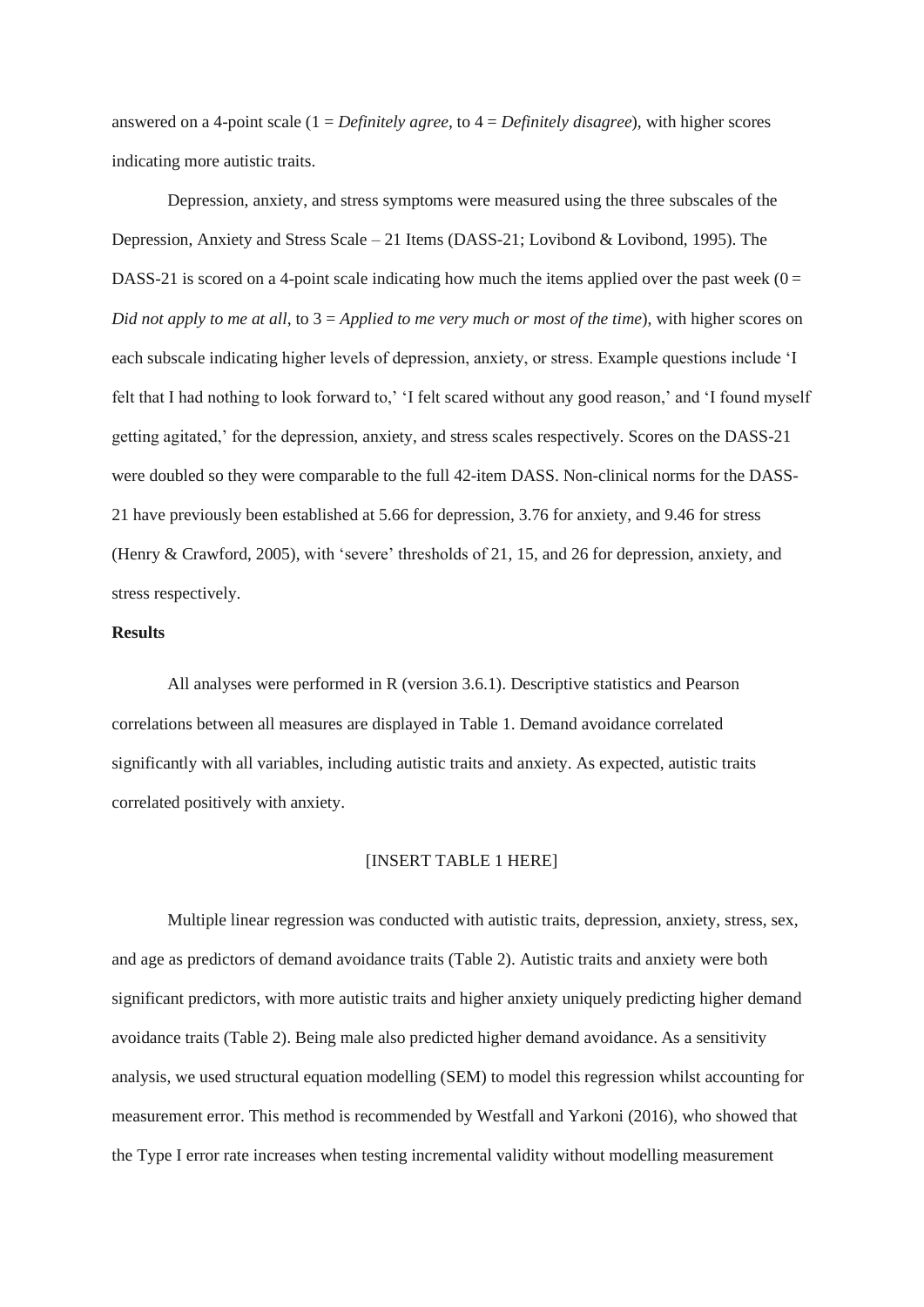error. We therefore supplemented our multiple regression analyses with weighted least squares SEM, to determine whether measurement error was affecting the pattern of results. SEM analysis confirmed that autistic traits, anxiety, and sex remained significant predictors of demand avoidance when modelling measurement error (see Supplementary Table 1 for full SEM results).

### [INSERT TABLE 2 HERE]

### **Dominance analysis.**

We used dominance analysis to examine the relative importance of autistic traits and anxiety as putative explanatory variables for demand avoidance traits. Comparing the sizes of regression coefficients is insufficient for determining relative importance, as coefficients are affected by correlations between predictors. Dominance analysis evaluates the relative contribution each predictor in a regression model makes to the prediction of the outcome by computing the semi-partial correlation squared  $(sr^2)$  of the predictor across all possible regression subset models. We used general dominance weights to assess predictor importance; these weights are the average of the predictor's incremental contribution across all possible subset models. General dominance weights sum to the total  $R<sup>2</sup>$  for the model. Predictors can therefore be ranked by their general dominance weights to determine their relative importance to the outcome variable. Bootstrapping is then used to test the stability of these dominance relationships.

We followed the methods described by Braun et al. (2019) to account for sampling and measurement error while performing dominance analysis, using the domWeightTool in R with 1,000 simulated runs. General dominance relationships were explored across correlation matrices, uncorrected and corrected for measurement error (corrected matrix in Table 3). These corrections were made based on the observed standardised Cronbach's alphas of the measures. We assumed perfect reliability for age and sex. The dominance analyses were set up in the same way as the multiple regression, with autistic traits, depression, anxiety, stress, age, and sex predicting demand avoidance.

[INSERT TABLE 3 HERE]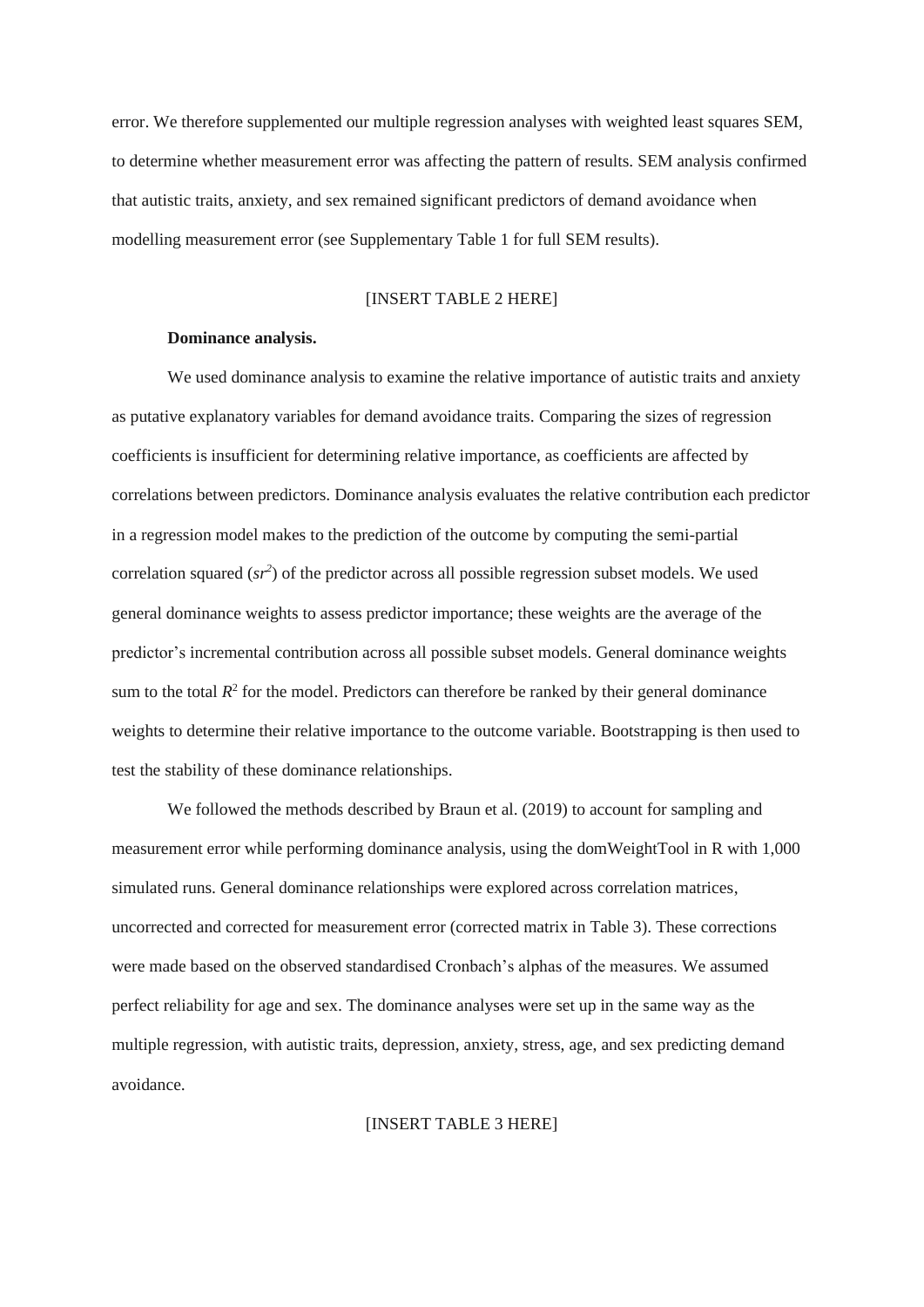Anxiety was dominant over all other predictors, ranking first in the corrected matrix with a much higher general dominance weight (Table 3). Table 4, which shows the percentage of runs in which two predictors were found to be significantly different from one another, confirms this result. In 99% of the simulated runs anxiety was found to be significantly different from autistic traits as a predictor of demand avoidance traits. This suggests that the dominance of anxiety over autistic traits is highly replicable.

Depression and stress (while not significant predictors from the multiple regression analysis) also tended to be dominant over autistic traits. However, Table 4 suggests this result is not especially reliable. Depression and stress were dominant over autistic traits in only 53% and 51% of runs respectively for the corrected matrix. Anxiety was dominant over both depression and stress, suggesting that the link between anxiety and demand avoidance is specifically due to anxiety rather than co-occurring depression or stress.

### [INSERT TABLE 4 HERE]

## **Discussion**

The results of Study 1 suggest that autistic traits were a weaker unique predictor of demand avoidance traits than anxiety, and weaker than might be expected, given previous research (e.g. Egan et al., 2019). Autistic traits were a significant predictor of EDA traits, but was shown in the dominance analysis to be a weaker predictor than depression and stress, both of which were nonsignificant in the multiple regression analysis. Men reported significantly higher demand avoidance than women, but the dominance analysis, which is sensitive to intercorrelations between predictors, showed sex was not an especially useful predictor of demand avoidance. Critically, anxiety was the most important predictor of demand avoidance.

The sample size for Study 1 was comparatively small, so we chose to replicate the effects in a larger sample. While useful for the purposes of Study 1, the AQ-10 is an abbreviated version of the full Autism Spectrum Quotient (AQ; Baron-Cohen et al., 2001), and does not capture as much of the domain space of autistic traits. For these reasons, Study 2 was conducted to clarify the results of Study 1 using an independent larger sample and the full, more comprehensive, AQ measure.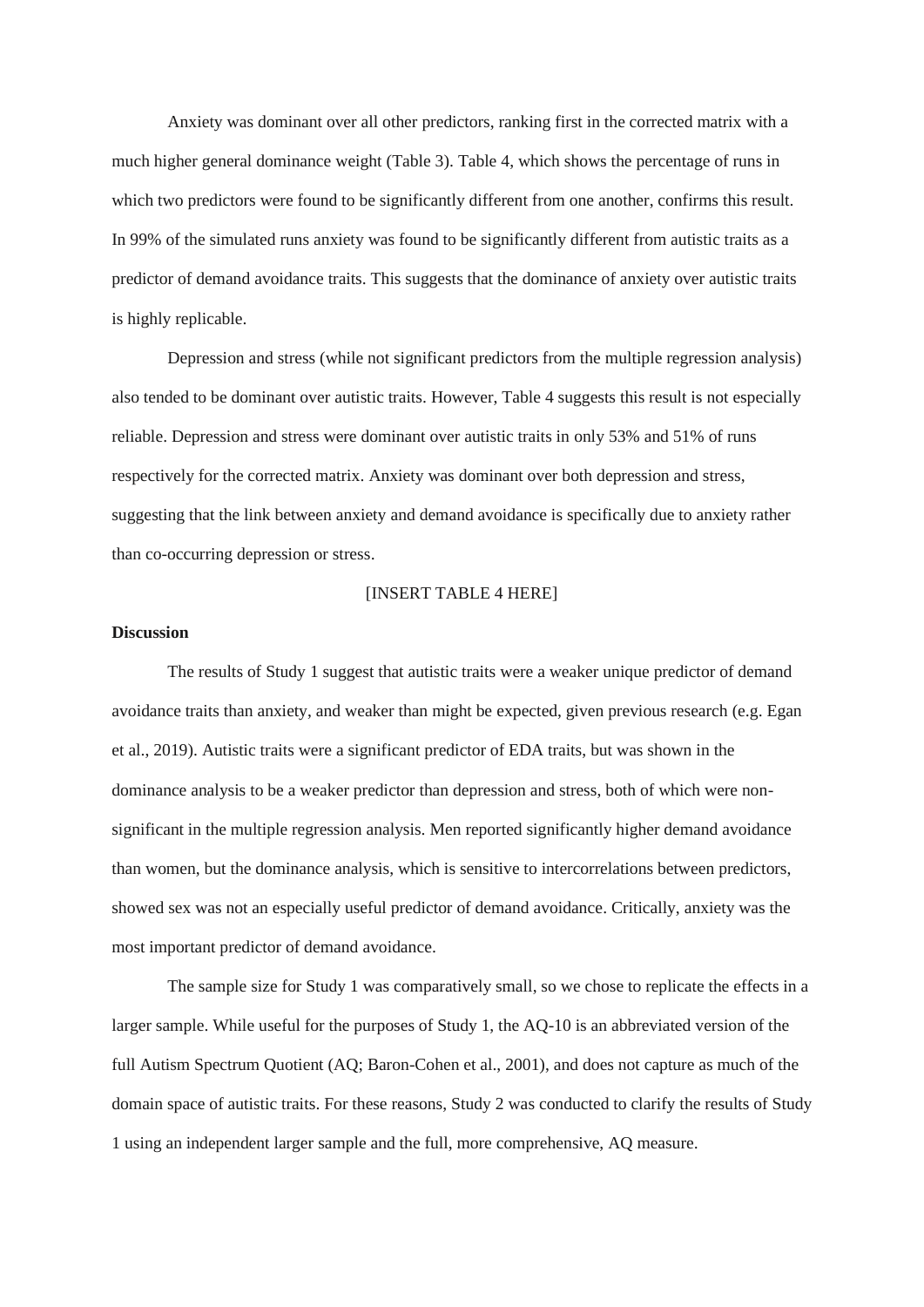#### **Study 2**

# **Method**

UK-based participants (*N*=549) were recruited through Prolific. The sample was 49% female, aged from 18 to 67 years (*Mage*=35.5 years, *SDage*=11.8 years). Sample characteristics and scale reliabilities are given in Table 5. One participant who did not identify as male or female was excluded from analyses where sex was a variable. The same procedure was used as in Study 1, with participants completing an online survey consisting of three questionnaires, with data collected from May  $11<sup>th</sup>$  – 12th 2020. Participants failing an attention check were excluded. Pre-screening filters were used to ensure all participants were currently living in the UK and spoke English as a first language.

Demand avoidance traits, depression, anxiety, and stress were measured using the EDA-QA and DASS-21 as before. Following the results of Study 1, the full Autism Spectrum Quotient (AQ-50; Baron-Cohen et al., 2001) was used to measure autistic traits. The AQ-50 has acceptable internal consistency and test-retest reliability in the general population (e.g. Stevenson & Hart, 2017). Binary scoring is typically used for the AQ-50, but we chose to score items 1-4 in order to retain more detail in responses and increase variability in scores, as recommended by Stevenson & Hart. The scale therefore had a range of 50-200, with higher scores indicating more autistic traits.

Given that Study 2, unlike Study 1, was conducted during the COVID-19 pandemic, we tested whether concern around COVID-19 might modulate the relationships between our predictors and EDA, given the increased prevalence of mental health problems in the UK during the pandemic onset (Shevlin et al., 2020). We asked participants 'How concerned do you feel about COVID-19?' which was answered on a 5-point scale from *Not at all concerned* to *Extremely concerned* (Nelson et al., 2020).

## **Results**

Descriptive statistics and Pearson correlations are displayed in Table 5. There was a similar pattern of correlations to Study 1, with demand avoidance significantly correlating with all variables of interest, most strongly with autistic traits and anxiety.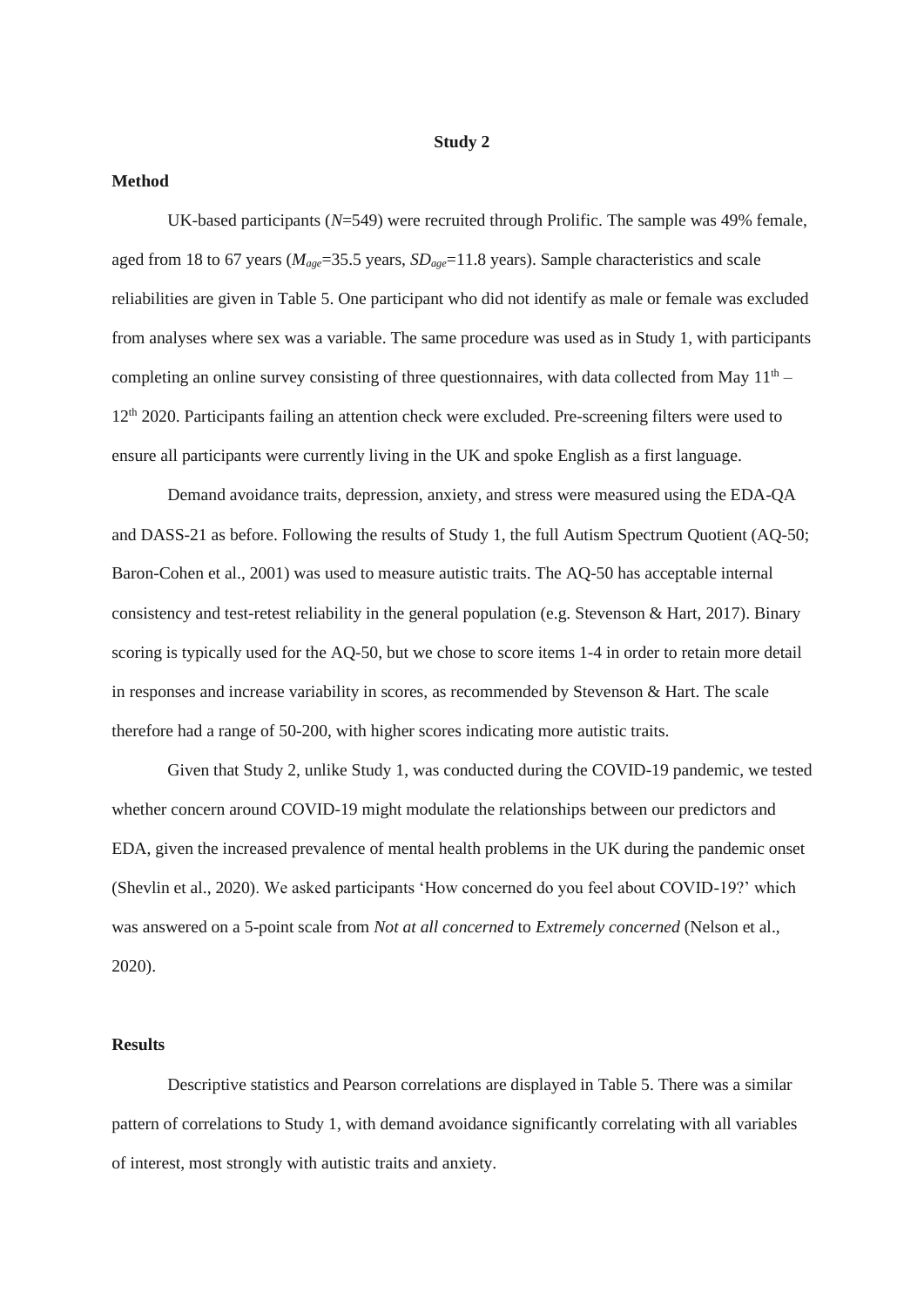#### [INSERT TABLE 5 HERE]

Table 6 displays the results of a multiple regression with autistic traits, depression, anxiety, stress, age, and sex predicting demand avoidance traits. Higher autistic traits and higher anxiety and stress significantly predicted higher demand avoidance traits, as did being male and being younger. As in Study 1, SEM was used to test whether measurement error affected the results. The pattern of results was the same (see Supplementary Table 2 for full results).

We fitted an additional multiple regression model, including interactions between participants' level of concern about COVID-19 and each other variable in the regression model. Analyses revealed that degree of concern did not uniquely predict EDA or moderate any of the relationships between other predictors and EDA (see Supplementary Table 3 for full results).

## [INSERT TABLE 6 HERE]

#### **Dominance analysis.**

As in Study 1, we performed dominance analysis to test the relative importance of predictors of demand avoidance traits, using 1000 simulated runs with the domWeightTool. The corrected matrix in Table 7 shows that both autistic traits and anxiety hold first rank for general dominance weight, with anxiety ranked dominant over autistic traits. However, this difference in dominance is only true in 25% of simulated runs (Table 8), suggesting that this difference is not reliable and both autistic traits and anxiety are comparable in terms of importance in predicting demand avoidance.

## [INSERT TABLE 7 HERE]

As in Study 1, stress also predicts demand avoidance, but to a weaker degree than autistic traits and anxiety. Despite sex being a highly significant predictor in the multiple regression analysis, sex is only significantly different from zero in 38% of simulated runs in the dominance analysis (Table 7), suggesting sex is not an especially important predictor of EDA compared to autistic traits and anxiety. The full corrected model accounts for approximately 53% of variance  $(R^2 = 0.53)$ .

## [INSERT TABLE 8 HERE]

### **Discussion**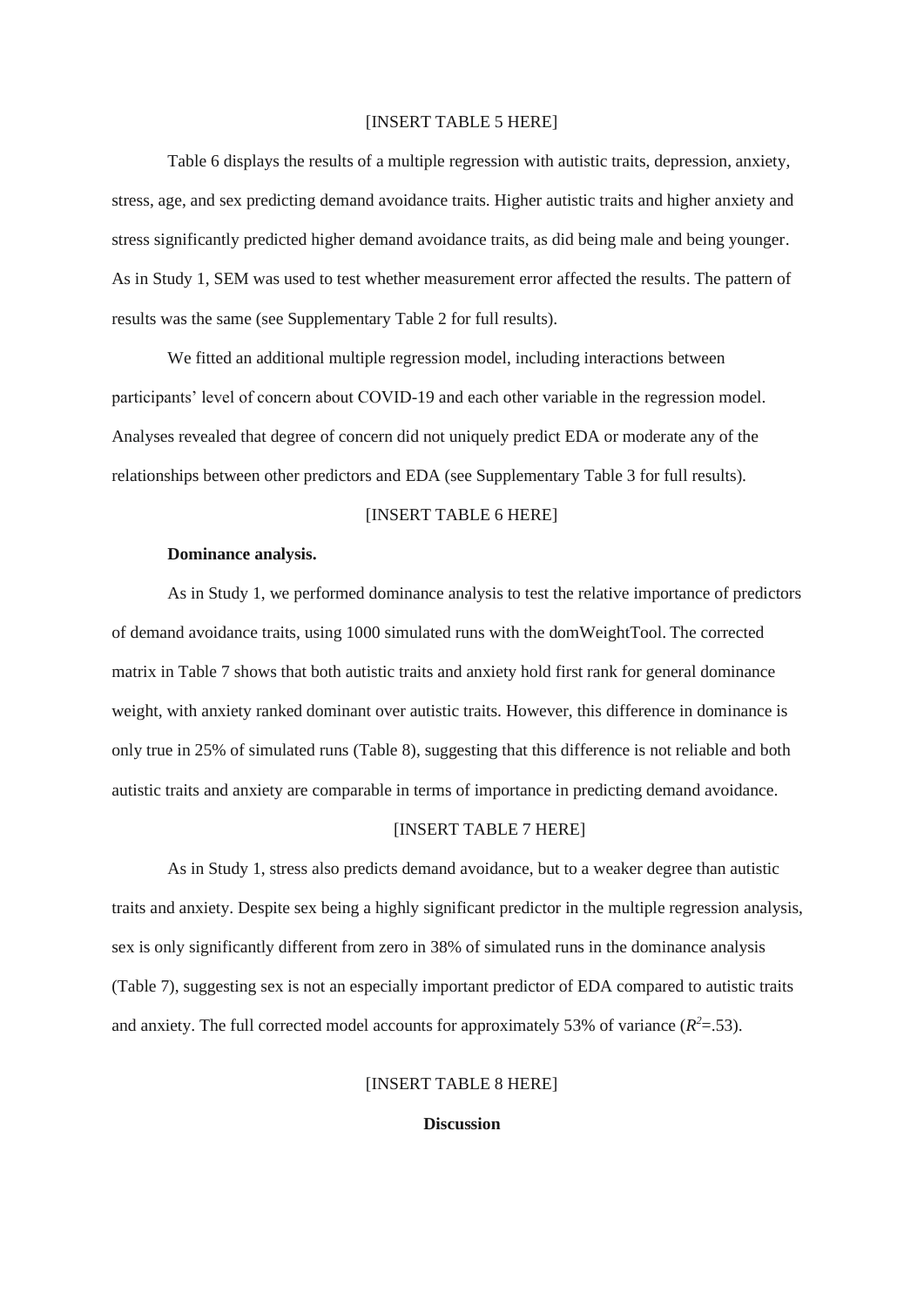We conducted two studies to examine the relative importance of autistic traits and anxiety in relation to demand avoidance traits in the adult general population. In Study 1 anxiety was the most important predictor of demand avoidance traits, over and above autistic traits. The results of Study 2, however, suggest that autistic traits and anxiety are comparably important when predicting demand avoidance. Taken together, these results suggest both autism and anxiety are important factors contributing to EDA.

These studies support the previous research of Stuart et al. (2020), which linked anxiety and EDA in children. By accounting for depression and stress, the current study demonstrates there is a link between EDA and anxiety rather than with general emotional symptoms, which agrees with the heightened anxiety reported in personal and clinical accounts. Anxiety has been posited as the driver behind demand avoidance behaviours (e.g. O'Nions & Eaton, 2020). It is, however, unclear whether anxiety or demand avoidance arises first, since they are likely to be interlinked and self-reinforcing. Now we have firmly established a link between anxiety and EDA in adults, moving forward it would be useful to test whether there are specific components, or types, of anxiety are associated with EDA. For instance, whether social anxiety particularly provokes demand avoidance behaviours, given that demands are principally made by other people; or whether the anxiety response is particularly driven by intolerance of uncertainty, as Stuart et al. suggest. The current study used a cross-sectional method of assessing links between anxiety and autism but it would be useful to look at this relationship longitudinally, perhaps by experience sampling, to test the theory that high anxiety is a direct driver of demand avoidance behaviours.

We replicated previous research linking autism and EDA in adults (Egan et al., 2019). Autistic traits predicted demand avoidance traits when accounting for the potentially confounding factor of anxiety. This suggests that autism makes a unique contribution to predicting EDA, consistent with the prevailing theory that EDA is a part of the autism spectrum. Currently, there does not seem to be clear rationale to make EDA a separate sub-division of autism, given the removal of clinical subtypes such as Asperger's syndrome from the DSM-5 (Green et al., 2018). However, anecdotally, clinicians who recognise EDA report that they find a clear distinction between autism and EDA (e.g. Eaton et al.,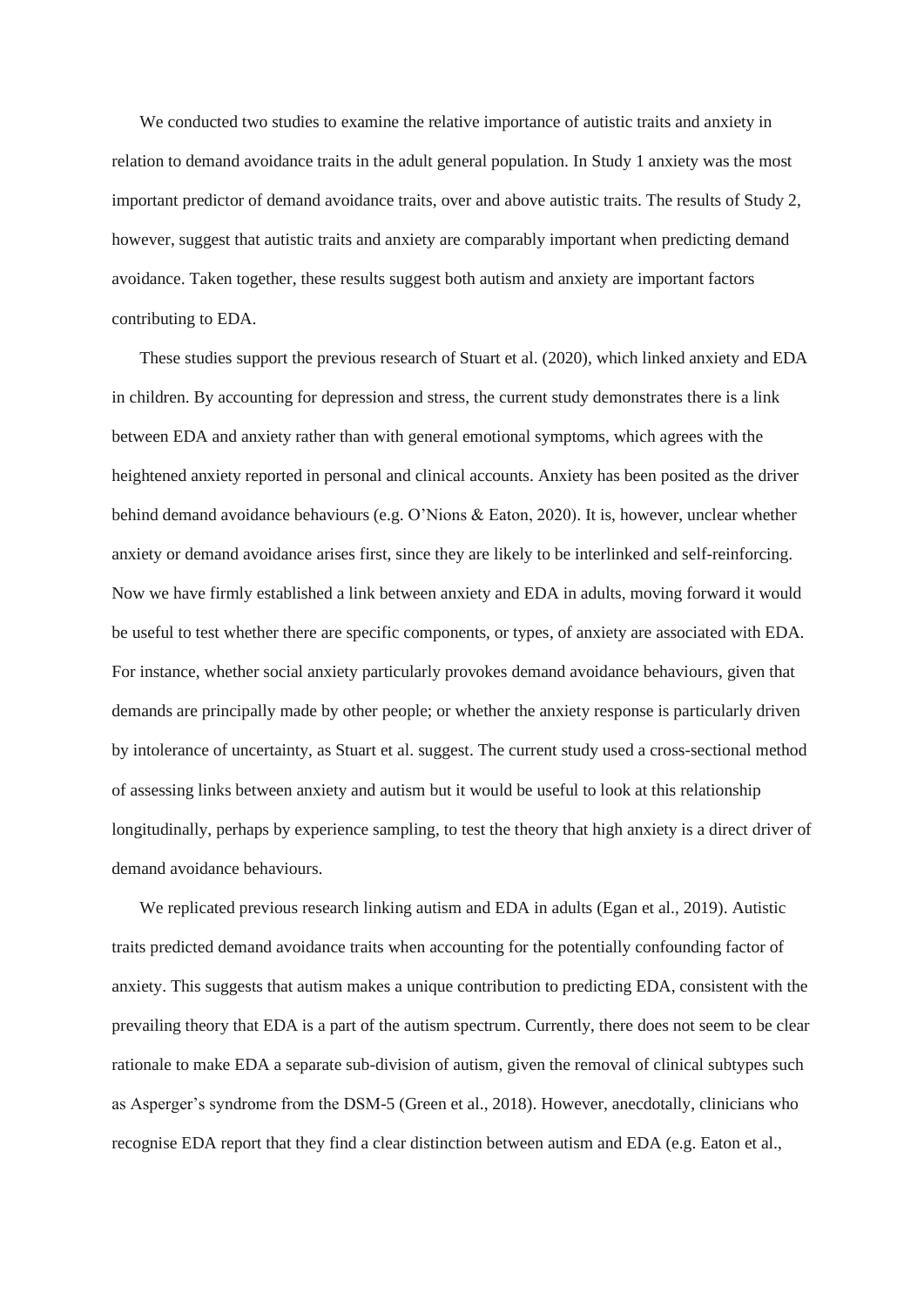2018). In practice, it seems that clinicians are identifying a difference between the two which does not seem to be translating into research.

In our studies, men had more demand avoidance traits, as in Egan et al. (2019). However, our results suggest that this sex difference is of relatively low importance when considering factors associated with demand avoidance traits. We also found a link between increasing age and fewer demand avoidance traits. This suggests that the pattern of reduction in demand avoidance with age seen in childhood continues into adulthood. Development of self-regulation skills and emotional maturation continues well into adulthood, with adults generally becoming more competent at selfmanagement with time (Denissen et al., 2013). However, the impact of increasing age was much less important than the effect of higher autistic traits and increased anxiety.

We focused on the links between EDA, autism, and anxiety, but it would be interesting to investigate the associations between EDA and oppositional defiant disorder (ODD). Some have suggested that EDA can be described as ODD (e.g. Malik & Baird, 2018), which is characterised by a longstanding pattern of angry or irritable mood, vindictiveness, and argumentative or defiant behaviour, including noncompliance with rules and requests from authority figures. The avoidance behaviours seen in EDA could therefore be similar to the noncompliance seen in ODD. However, EDA is thought to differ from ODD in that people with EDA are 'non-compliant' in response to very simple demands, may lack the image maintenance seen in ODD, and since incentives are ineffectual in reducing avoidance (O'Nions, Happé, et al., 2016). The validity of ODD itself as a condition is also under question, given the debate around the ethics of medicalising deviance (e.g. Bosk, 2013).

The current conception of EDA is heavily based on the accounts presented by Newson et al. (2003) and the validity of this account needs to be tested further. Some of the features have been revised, for example O'Nions, Gould, et al., (2016) did not find evidence of the stronger imaginative ability Newson et al. described in EDA compared to autism. More generally, the authors found that many features of EDA were in fact commonly found in autistic children (e.g., uncooperativeness, labile mood, blaming others). However, the authors identified several features they believed to be EDA-specific (e.g., 'manipulative' and socially shocking behaviour).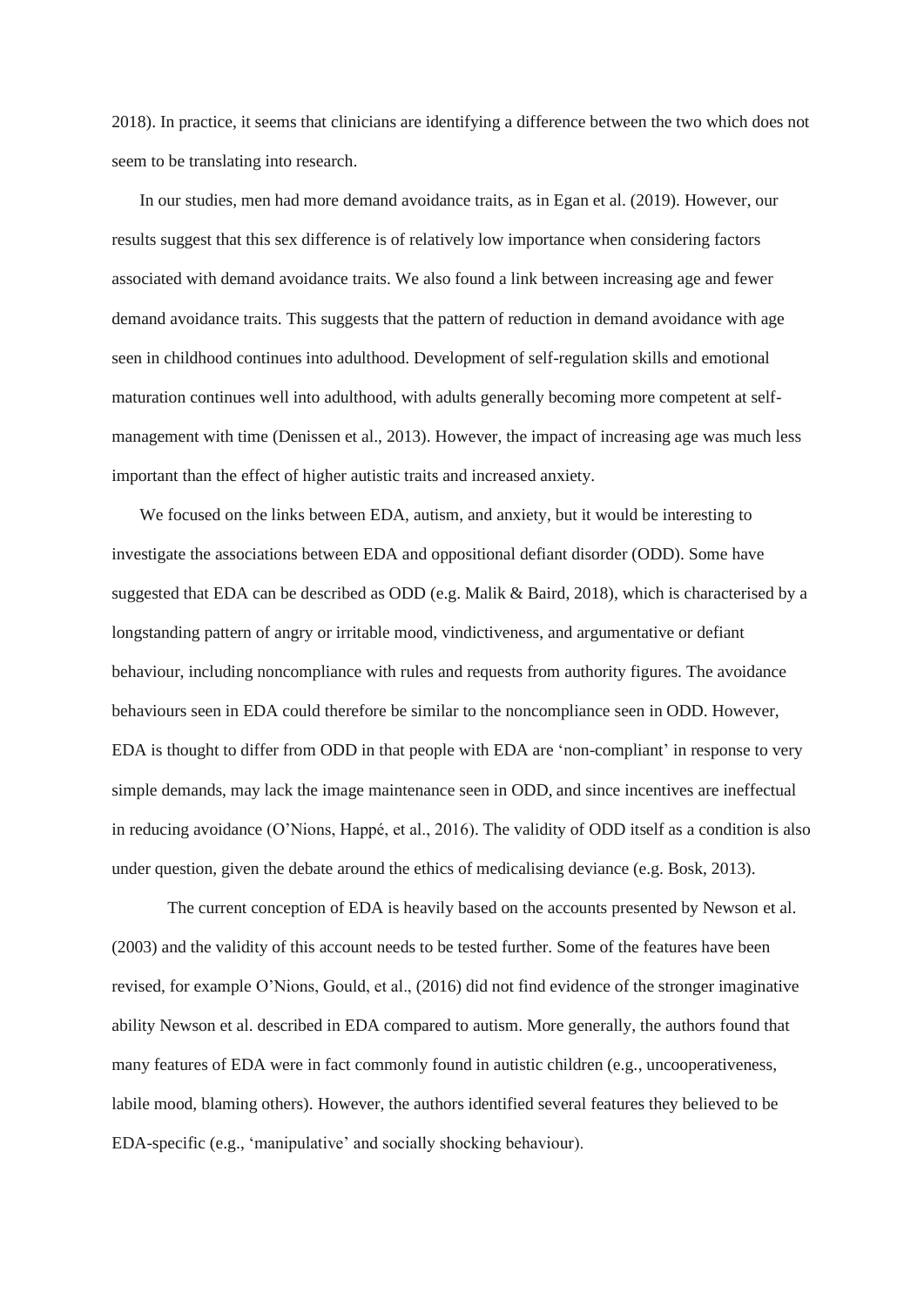There are several limitations of the current study. One potential limitation is that Study 2 was carried out during the COVID-19 pandemic, which may have influenced the mental health symptoms of participants, and possibly their demand avoidance behaviours. Our results show no evidence of this association. Nonetheless, it is is possible that the higher-than-average rates of anxiety, depression, and stress symptoms reported by our participants may limit the generalisability of our results to the wider population. Our sample may also be enriched for EDA traits, so our results may again be less generalisable, and it would therefore be beneficial to use an epidemiological sample in a future study, although this data is not currently available. We tested associations with demand avoidance behaviours in the general population, and an important next step would be to repeat these analyses in population-representative clinical samples. This should hopefully reduce the uncertainty around the relative importance of the association between anxiety and EDA compared to autistic traits.

It is possible that the difference between the results of Studies 1 and 2 was due partly to the smaller sample size and use of a short and less reliable measure of autistic traits in Study 1. The AQ-50 used in Study 2 may simply be measuring autism more accurately than the AQ-10. Alternatively, the longer measure of autistic traits may contain more conceptual overlaps with the EDA-QA measure, which may partly explain the link found between EDA and autism. The link found between autism and EDA in the current study may in part be related to the measure used to detect demand avoidance traits. More specific tools for testing EDA traits are needed which avoid, as far as possible, overlaps with recognised conditions such as autism and ODD. It would be useful to streamline the EDA-QA, and possibly reduce conceptual overlaps with ODD, by extending the current studies to look at oppositional defiant traits.

Our research supports the use of anxiety-reducing approaches for managing demand avoidance behaviours in adults with EDA, both in terms of professionals working with adults and adults themselves managing their demand avoidance. Despite the links between autism and EDA found in this study, previous work suggests that approaches recommended for autism (such as establishing routine and structure) can be counterproductive in cases of clear EDA (Christie, 2007). O'Nions and Eaton (2020) recommend a 'low-demand, low-arousal approach' with children, and this may also be a useful starting point for adults with EDA.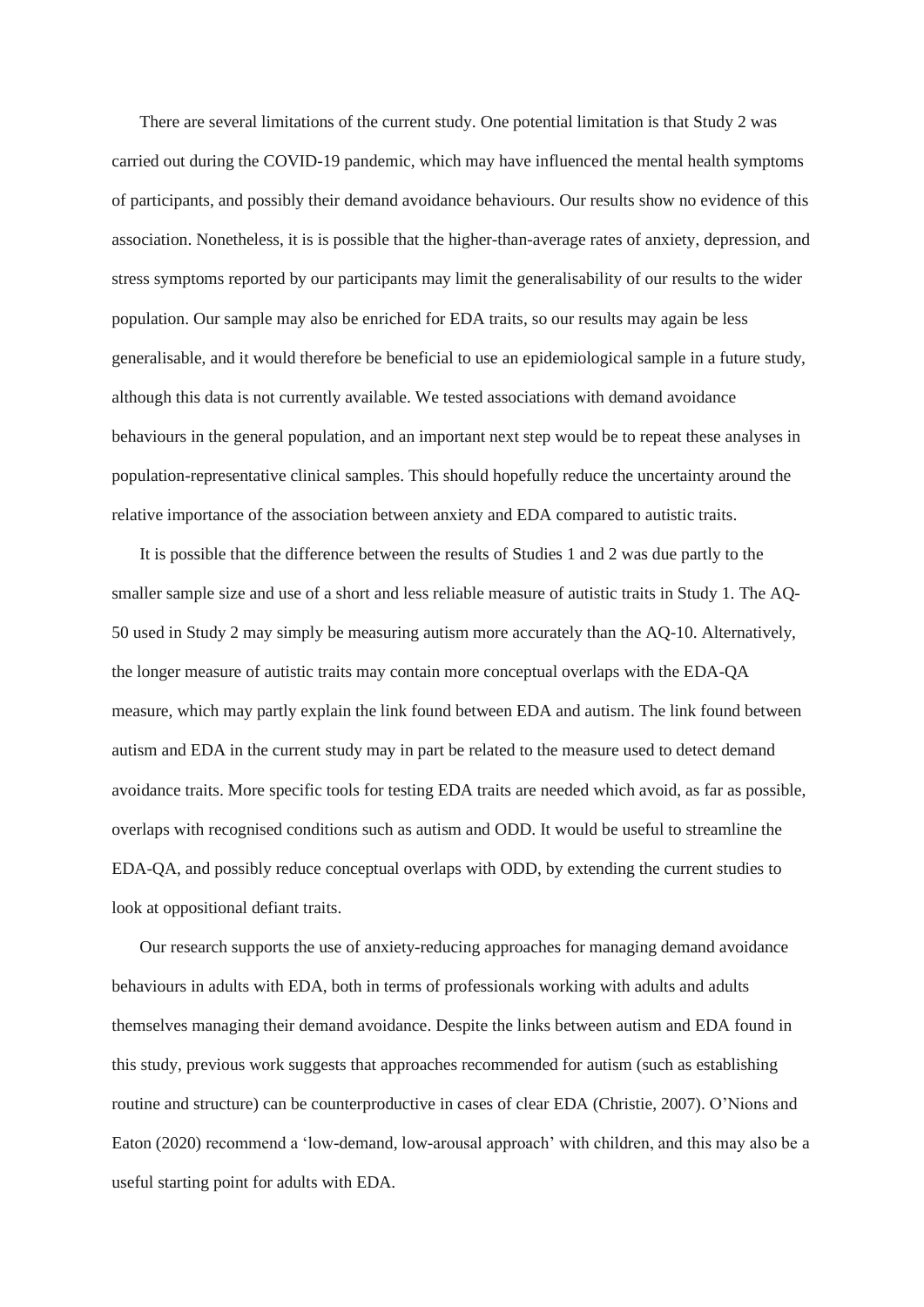### **References**

Abbasi, I. S., & Alghamdi, N. G. (2015). The prevalence, predictors, causes, treatment, and implications of procrastination behaviors in general, academic, and work setting. *International Journal of Psychological Studies*, *7*(1), 59–66.

Allison, C., Auyeung, B., & Baron-Cohen, S. (2012). Toward brief "red flags" for autism screening: The short autism spectrum quotient and the short quantitative checklist in 1,000 cases and 3,000 controls. *Journal of the American Academy of Child & Adolescent Psychiatry*, *51*(2), 202–212.

Baron-Cohen, S., Wheelwright, S., Skinner, R., Martin, J., & Clubley, E. (2001). The Autism-Spectrum Quotient (AQ): Evidence from asperger syndrome/high-functioning autism, males and females, scientists and mathematicians. *Journal of Autism and Developmental Disorders*, *31*(1), 5–17.

Bosk, E. A. (2013). Between badness and sickness: Reconsidering medicalization for high risk children and youth. *Children and Youth Services Review*, *35*(8), 1212–1218.

Braun, M. T., Converse, P. D., & Oswald, F. L. (2019). The accuracy of dominance analysis as a metric to assess relative importance: The joint impact of sampling error variance and measurement unreliability. *Journal of Applied Psychology*, *104*(4), 593.

Cat, S. (2018). *PDA by PDAers: From Anxiety to Avoidance and Masking to Meltdowns*. Jessica Kingsley.

Christie, P. (2007). The distinctive clinical and educational needs of children with pathological demand avoidance syndrome: Guidelines for good practice. *Good Autism Practice (GAP)*, *8*(1), 3–11.

Denissen, J. J. A., van Aken, M. A. G., Penke, L., & Wood, D. (2013). Self-regulation underlies temperament and personality: An integrative developmental framework. *Child Development Perspectives*, *7*(4), 255–260.

Eaton, J., Duncan, K., & Hesketh, E. (2018). Modification of the Coventry Grid Interview (Flackhill et al, 2017) to include the Pathological Demand Avoidant profile. *Good Autism Practice (GAP)*, *19*(2), 12–24.

Egan, V., Bull, E., & Trundle, G. (2020). Individual differences, ADHD, adult pathological demand avoidance, and delinquency. *Research in Developmental Disabilities*, *105*, 103733.

Egan, V., Linenberg, O., & O'Nions, E. (2019). The measurement of adult pathological demand avoidance traits. *Journal of Autism and Developmental Disorders*, *49*(2), 481–494.

Gillberg, C., Gillberg, I. C., Thompson, L., Biskupsto, R., & Billstedt, E. (2015). Extreme ("pathological") demand avoidance in autism: A general population study in the Faroe Islands. *European Child & Adolescent Psychiatry*, *24*(8), 979–984.

Green, J., Absoud, M., Grahame, V., Malik, O., Simonoff, E., Le Couteur, A., & Baird, G. (2018). Pathological demand avoidance: Symptoms but not a syndrome. *The Lancet Child & Adolescent Health*, *2*(6), 455–464.

Henry, J. D., & Crawford, J. R. (2005). The short-form version of the Depression Anxiety Stress Scales (DASS-21): Construct validity and normative data in a large non-clinical sample. *British Journal of Clinical Psychology*, *44*(2), 227–239.

Hollocks, M. J., Lerh, J. W., Magiati, I., Meiser-Stedman, R., & Brugha, T. S. (2019). Anxiety and depression in adults with autism spectrum disorder: A systematic review and meta-analysis. *Psychological Medicine*, *49*(4), 559–572.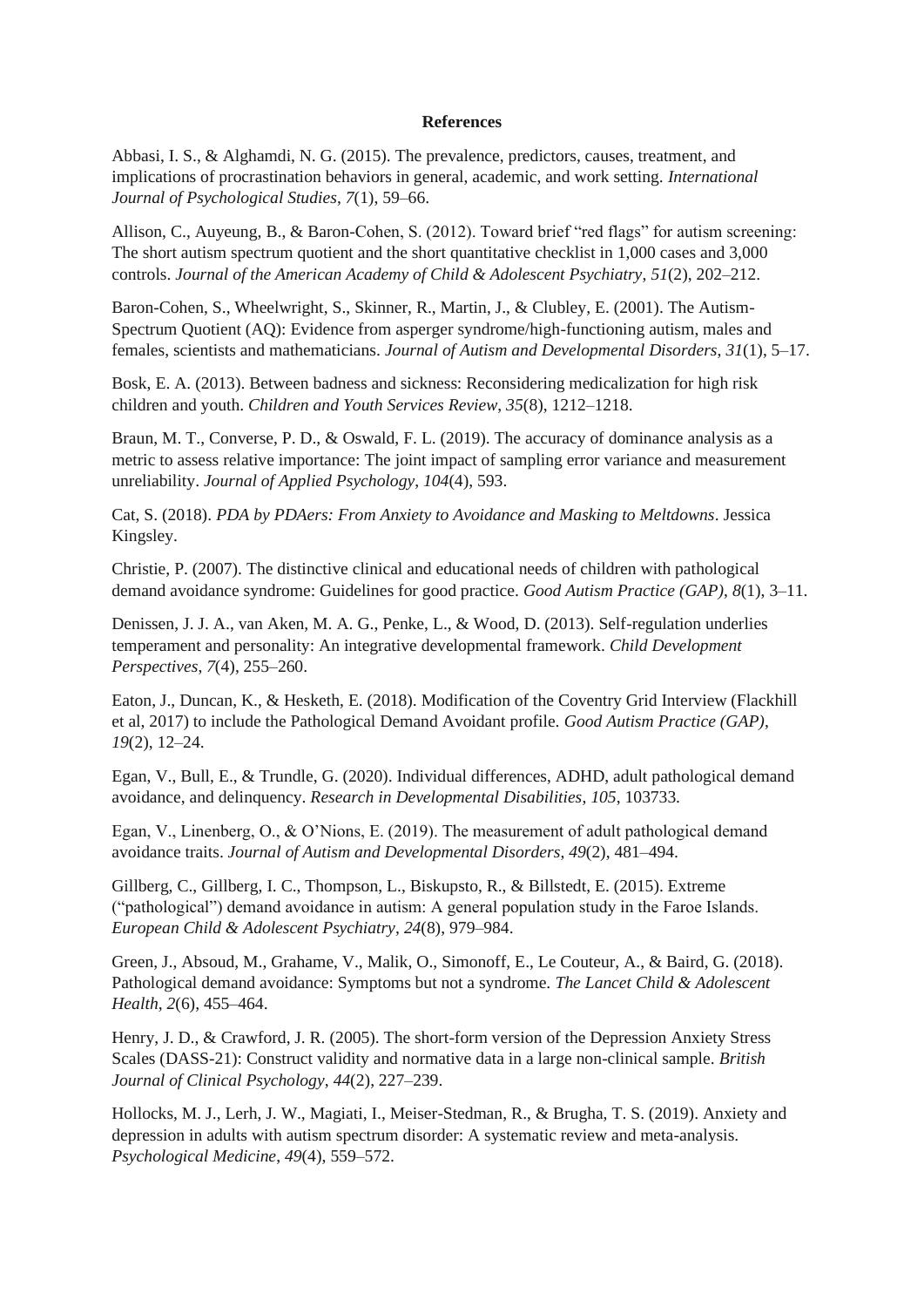Kildahl, A. N., Helverschou, S. B., Rysstad, A. L., Wigaard, E., Hellerud, J. M., Ludvigsen, L. B., & Howlin, P. (2021). Pathological demand avoidance in children and adolescents: A systematic review. *Autism*, 13623613211034382.

Loomes, R., Hull, L., & Mandy, W. P. L. (2017). What is the male-to-female ratio in autism spectrum disorder? A systematic review and meta-analysis. *Journal of the American Academy of Child & Adolescent Psychiatry*, *56*(6), 466–474.

Lovibond, P. F., & Lovibond, S. H. (1995). The structure of negative emotional states: Comparison of the Depression Anxiety Stress Scales (DASS) with the Beck Depression and Anxiety Inventories. *Behaviour Research and Therapy*, *33*(3), 335–343.

Malik, O., & Baird, G. (2018). Commentary: PDA - what's in a name? Dimensions of difficulty in children reported to have an ASD and features of extreme/pathological demand avoidance: a commentary on O'Nions et al. (2017). *Child and Adolescent Mental Health*, *23*(4), 387–388.

Milton, D. (2019, January 10). *Pathological Demand Avoidance (PDA) and alternative explanations– a critique*. PDA: Progressing the Research Conference, London, UK.

Moore, A. (2020). Pathological demand avoidance: What and who are being pathologised and in whose interests? *Global Studies of Childhood*, *10*(1), 39–52.

National Autistic Society. (2020, August 20). *Pathological Demand Avoidance (PDA)*. National Autistic Society. https://www.autism.org.uk/advice-and-guidance/topics/diagnosis/pda

Nelson, B. W., Pettitt, A., Flannery, J. E., & Allen, N. B. (2020). Rapid assessment of psychological and epidemiological correlates of COVID-19 concern, financial strain, and health-related behavior change in a large online sample. *PLOS ONE*, *15*(11), e0241990.

Newson, E., Le Marechal, K., & David, C. (2003). Pathological demand avoidance syndrome: A necessary distinction within the pervasive developmental disorders. *Archives of Disease in Childhood*, *88*(7), 595–600.

O'Nions, E., Christie, P., Gould, J., Viding, E., & Happé, F. (2014). Development of the 'Extreme Demand Avoidance Questionnaire'(EDA-Q): Preliminary observations on a trait measure for pathological demand avoidance. *Journal of Child Psychology and Psychiatry*, *55*(7), 758–768.

O'Nions, E., & Eaton, J. (2020). Extreme/'pathological' demand avoidance: An overview. *Paediatrics and Child Health*.

O'Nions, E., Gould, J., Christie, P., Gillberg, C., Viding, E., & Happé, F. (2016). Identifying features of 'pathological demand avoidance' using the Diagnostic Interview for Social and Communication Disorders (DISCO). *European Child & Adolescent Psychiatry*, *25*(4), 407–419.

O'Nions, E., Happé, F., & Viding, E. (2016). Extreme/'pathological' demand avoidance. *DECP Debate*, *160*.

O'Nions, E., Viding, E., Floyd, C., Quinlan, E., Pidgeon, C., Gould, J., & Happé, F. (2018). Dimensions of difficulty in children reported to have an autism spectrum diagnosis and features of extreme/'pathological' demand avoidance. *Child and Adolescent Mental Health*, *23*(3), 220–227.

O'Nions, E., Viding, E., Greven, C. U., Ronald, A., & Happé, F. (2014). Pathological demand avoidance: Exploring the behavioural profile. *Autism*, *18*(5), 538–544.

PDA Society. (2020). *What is PDA? A guide to the Pathological Demand Avoidance profile of autism*. https://www.pdasociety.org.uk/wp-content/uploads/2020/07/What-is-PDA-booklet-websitev1.1.pdf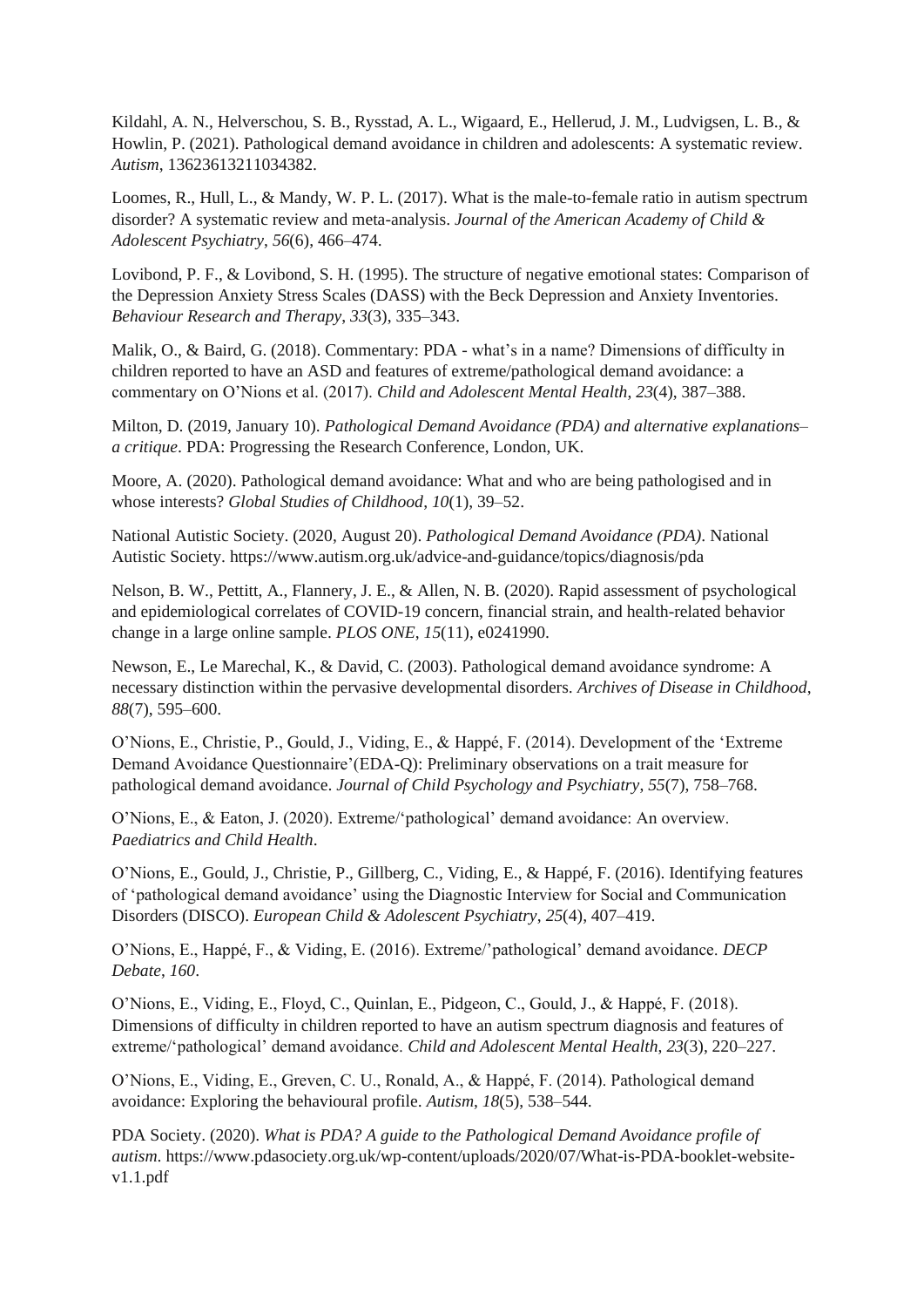Scott, K. M., Korff, M. V., Alonso, J., Angermeyer, M., Bromet, E. J., Bruffaerts, R., Girolamo, G. de, Graaf, R. de, Fernandez, A., Gureje, O., He, Y., Kessler, R. C., Kovess, V., Levinson, D., Medina-Mora, M. E., Mneimneh, Z., Browne, M. A. O., Posada-Villa, J., Tachimori, H., & Williams, D. (2008). Age patterns in the prevalence of DSM-IV depressive/anxiety disorders with and without physical co-morbidity. *Psychological Medicine*, *38*(11), 1659.

Shevlin, M., McBride, O., Murphy, J., Miller, J. G., Hartman, T. K., Levita, L., Mason, L., Martinez, A. P., McKay, R., & Stocks, T. V. (2020). Anxiety, depression, traumatic stress and COVID-19 related anxiety in the UK general population during the COVID-19 pandemic. *BJPsych Open*, *6*(6).

Stevenson, J. L., & Hart, K. R. (2017). Psychometric Properties of the Autism-Spectrum Quotient for Assessing Low and High Levels of Autistic Traits in College Students. *Journal of Autism and Developmental Disorders*, *47*(6), 1838–1853.

Stuart, L., Grahame, V., Honey, E., & Freeston, M. (2020). Intolerance of uncertainty and anxiety as explanatory frameworks for extreme demand avoidance in children and adolescents. *Child and Adolescent Mental Health*, *25*(2), 59–67.

Timimi, S., & McCabe, B. (2016). What have we learned from the science of autism? In S. Timimi, R. Mallett, & K. Runswick-Cole (Eds.), *Re-Thinking Autism: Diagnosis, Identity and Equality* (pp. 30–48). Jessica Kingsley.

Westfall, J., & Yarkoni, T. (2016). Statistically controlling for confounding constructs is harder than you think. *PloS One*, *11*(3), e0152719.

Woods, R. (2019). Demand avoidance phenomena: Circularity, integrity and validity-a commentary on the 2018 National Autistic Society PDA Conference. *Good Autism Practice*, *20*(2).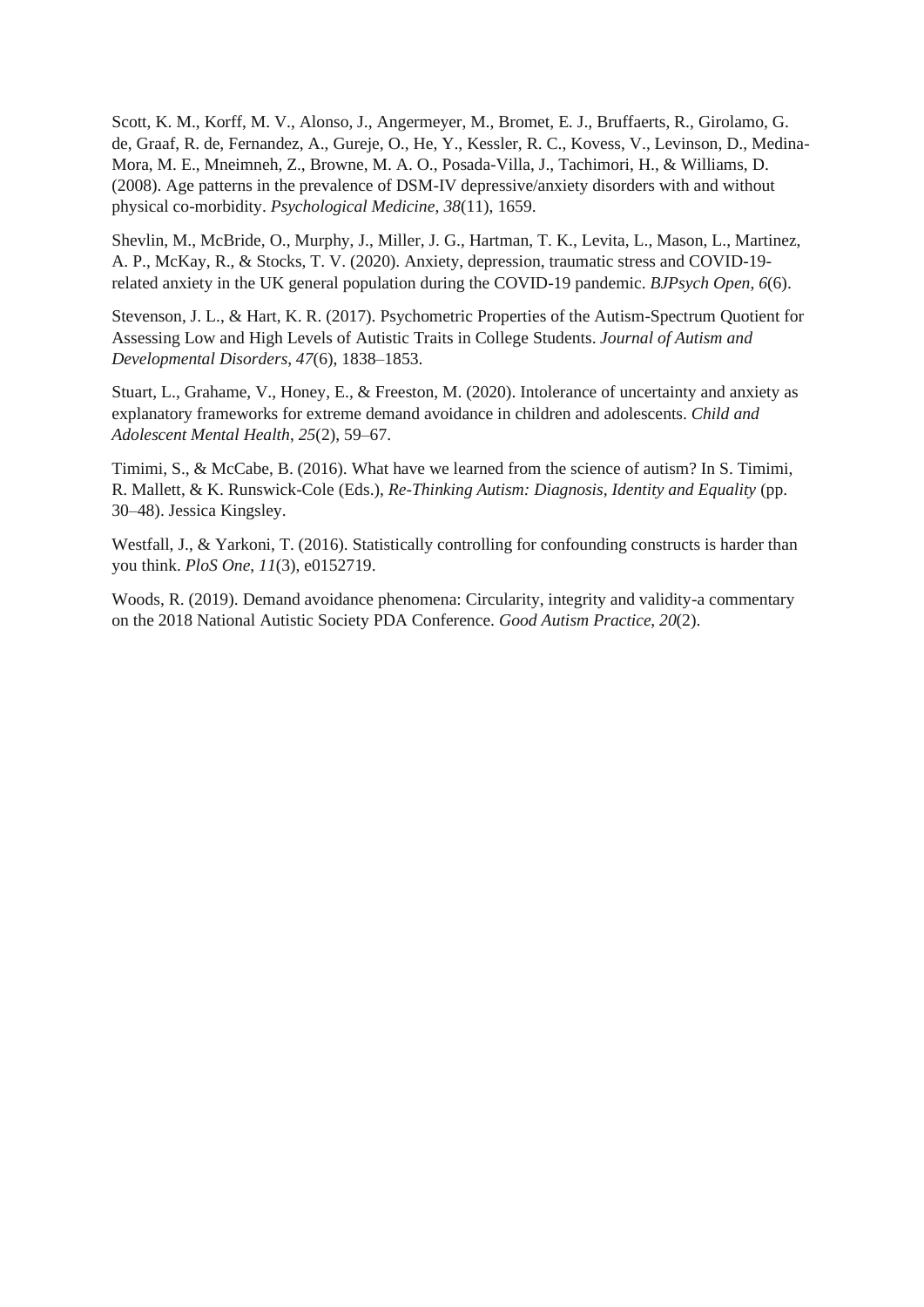| Table 1                                           |  |
|---------------------------------------------------|--|
| Descriptive Statistics and Correlations $(N=266)$ |  |

| Measure                      | M(SD)         |          |          |          | 4.       |          | $\sigma$ . |
|------------------------------|---------------|----------|----------|----------|----------|----------|------------|
| 1. Autistic traits (AQ-10)   | 20.24 (4.39)  | (.69)    |          |          |          |          |            |
| 2. Depression (DASS-D)       | 11.36(10.50)  | $.36***$ | (93)     |          |          |          |            |
| 3. Anxiety (DASS-A)          | 9.11(8.88)    | $.36***$ | $.76***$ | (.88)    |          |          |            |
| 4. Stress (DASS-S)           | 13.28 (8.94)  | $.32***$ | $77***$  | $77***$  | (.89)    |          |            |
| 5. Demand avoidance (EDA-QA) | 43.41 (12.76) | $.40***$ | $59***$  | $.69***$ | $.56***$ | (.93)    |            |
| 6. Age                       | 32.72 (13.40) | $-16**$  | $-15*$   | $-15*$   | $-.07$   | $-.15*$  |            |
| 7. Sex $(0=Female, 1=Male)$  | 65% female    | $.24***$ | .08      | .01      | $-.02$   | $.24***$ | .02        |

*Note*. EDA-QA, Extreme Demand Avoidance Questionnaire – Adult version; AQ-10, brief Autism Spectrum Quotient; DASS, Depression, Anxiety and Stress Scale. Standardised Cronbach's alpha reliabilities are presented along the diagonal.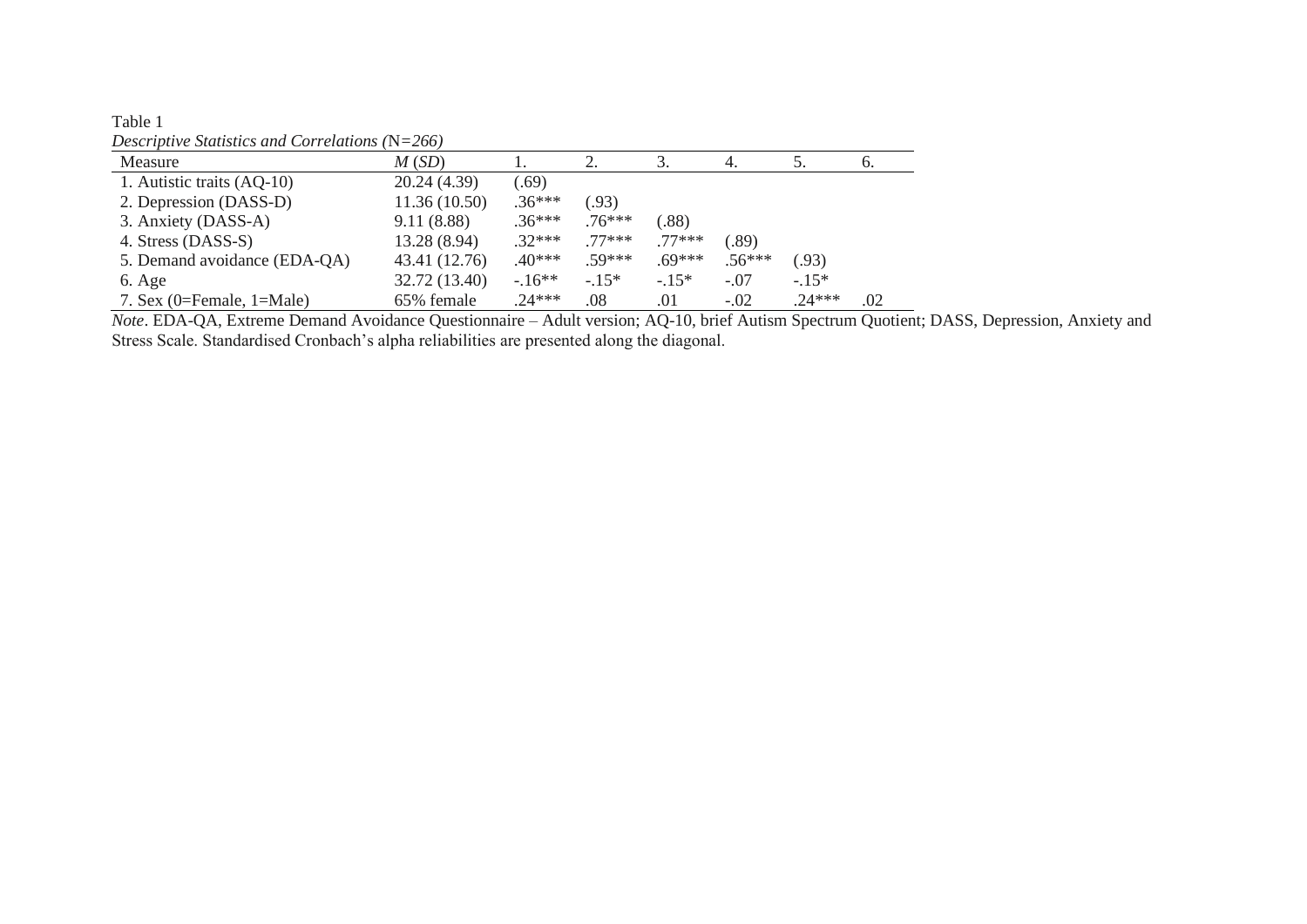Table 2

Predictors *B* [95% CI] *SE t b p* Autistic traits 0.29 [0.02, 0.55] 0.14 2.10 .10 .037 Depression 0.08 [-0.10, 0.25] 0.09 0.84 .06 .400<br>Anxiety 0.81 [0.61, 1.02] 0.10 7.80 .57 <.001 Anxiety 0.81 [0.61, 1.02] 0.10 7.80 .57 <.001 Stress 0.07 [-0.14, 0.28] 0.11 0.66 .05 .510 Age  $-0.03 [-0.11, 0.05]$   $0.04$   $-0.81$   $-0.03$   $.417$ Sex (0=Female, 1=Male) 5.59 [3.29, 7.88] 1.16 4.80 .21 <.001 *R* 2 adj=.54, *F*(6, 259)= 52.87, *p*<.001

*Multiple Regression Predicting Demand Avoidance in Study 1 (*N*=266)*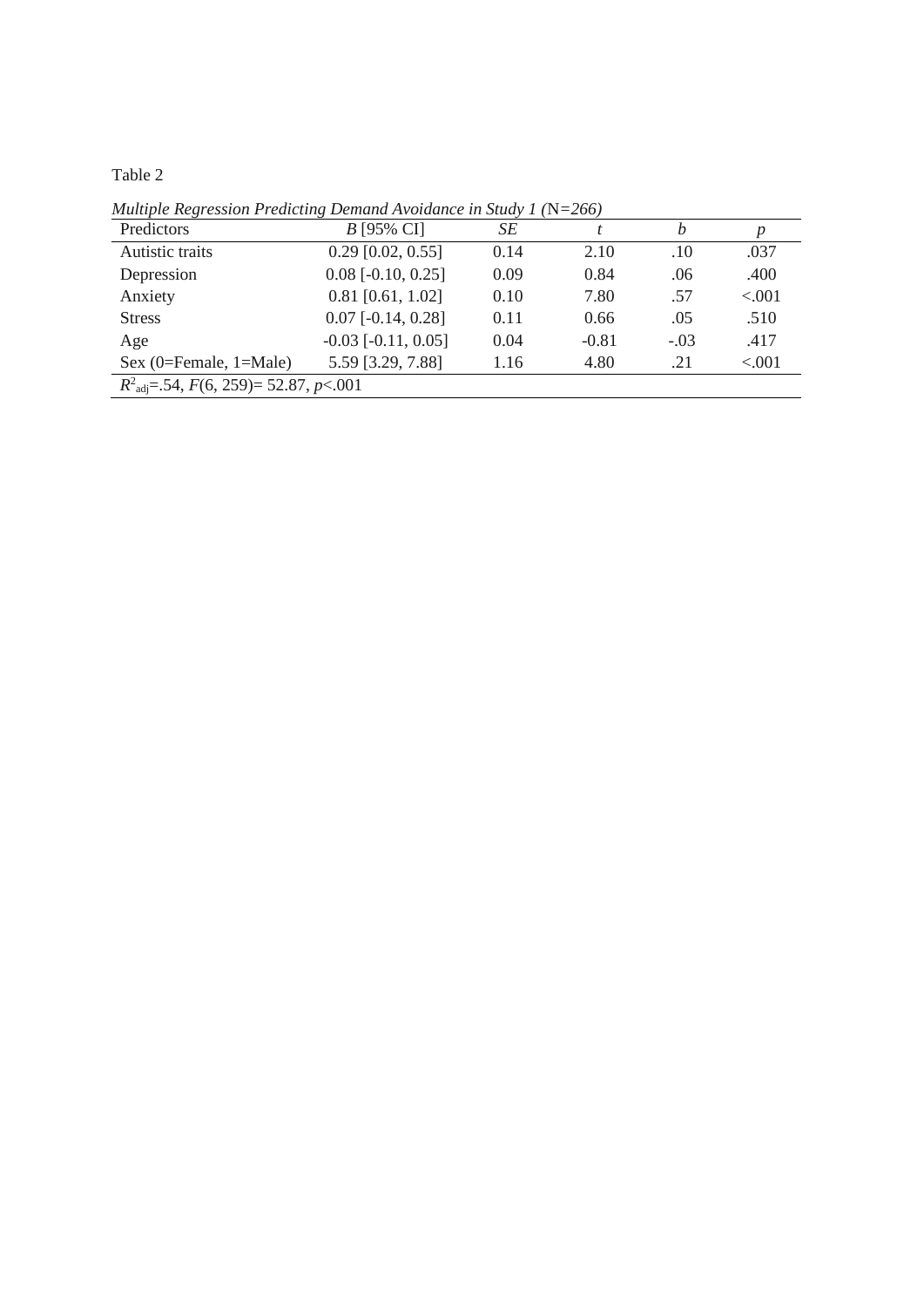| Predictors        | Mean dominance (SD) | Sig. |
|-------------------|---------------------|------|
| Dominance weights |                     |      |
| Anxiety           | 0.286(0.050)        | 100% |
| Depression        | 0.126(0.021)        | 100% |
| <b>Stress</b>     | 0.124(0.021)        | 100% |
| Autistic traits   | 0.081(0.024)        | 97%  |
| <b>Sex</b>        | 0.049(0.020)        | 67%  |
| Age               | 0.009(0.006)        | 2%   |
| $\mathbb{R}^2$    | 0.682(0.068)        |      |
| Dominance ranks   |                     |      |
| Anxiety           | 1.000(0.000)        |      |
| Depression        | 2.579 (0.628)       |      |
| <b>Stress</b>     | 2.645(0.624)        |      |
| Autistic traits   | 3.946 (0.682)       |      |
| <b>Sex</b>        | 4.849 (0.480)       |      |
| Age               | 6.464(0.513)        |      |

Table 3 *General Dominance Analysis Weight and Rank Values for Corrected Correlation Matrix* Corrected Matrix

*Note*. Sig. = percentage of runs where predictor was significantly different from zero.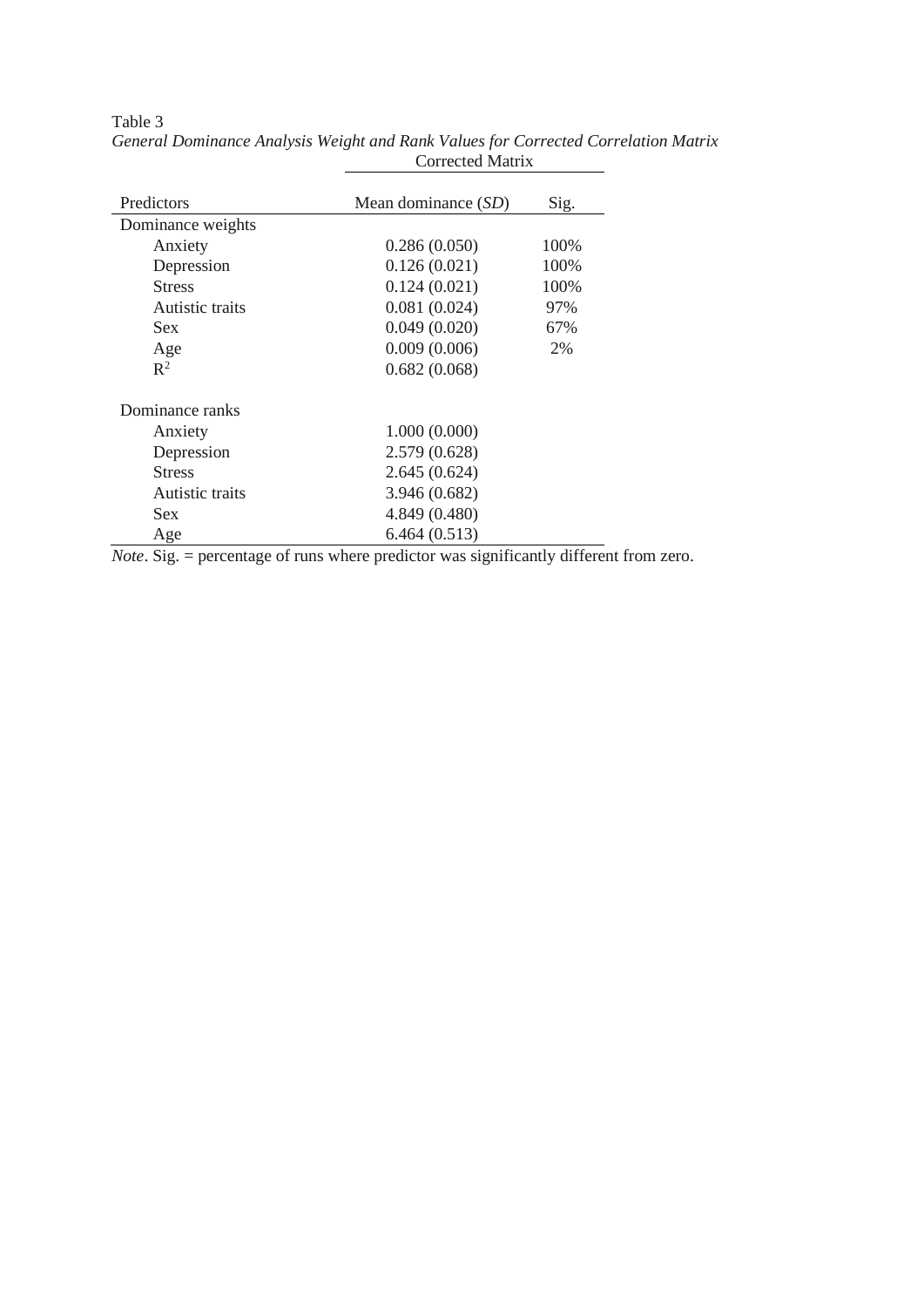|               | Autistic traits | Depression | Anxiety | <b>Stress</b> | Age |
|---------------|-----------------|------------|---------|---------------|-----|
| Depression    | 53%             |            |         |               |     |
| Anxiety       | 99%             | 99%        |         |               |     |
| <b>Stress</b> | 51%             | 19%        | 100%    |               |     |
| Age           | 97%             | 100%       | 100%    | 100%          |     |
| Sex           | 35%             | 79%        | 100%    | 80%           | 65% |

Table 4 *Significant Differences Between Predictors for Corrected Correlation Matrix*

*Note.* Values are percentages of 1,000 runs with significant differences in dominance within each pair of predictors.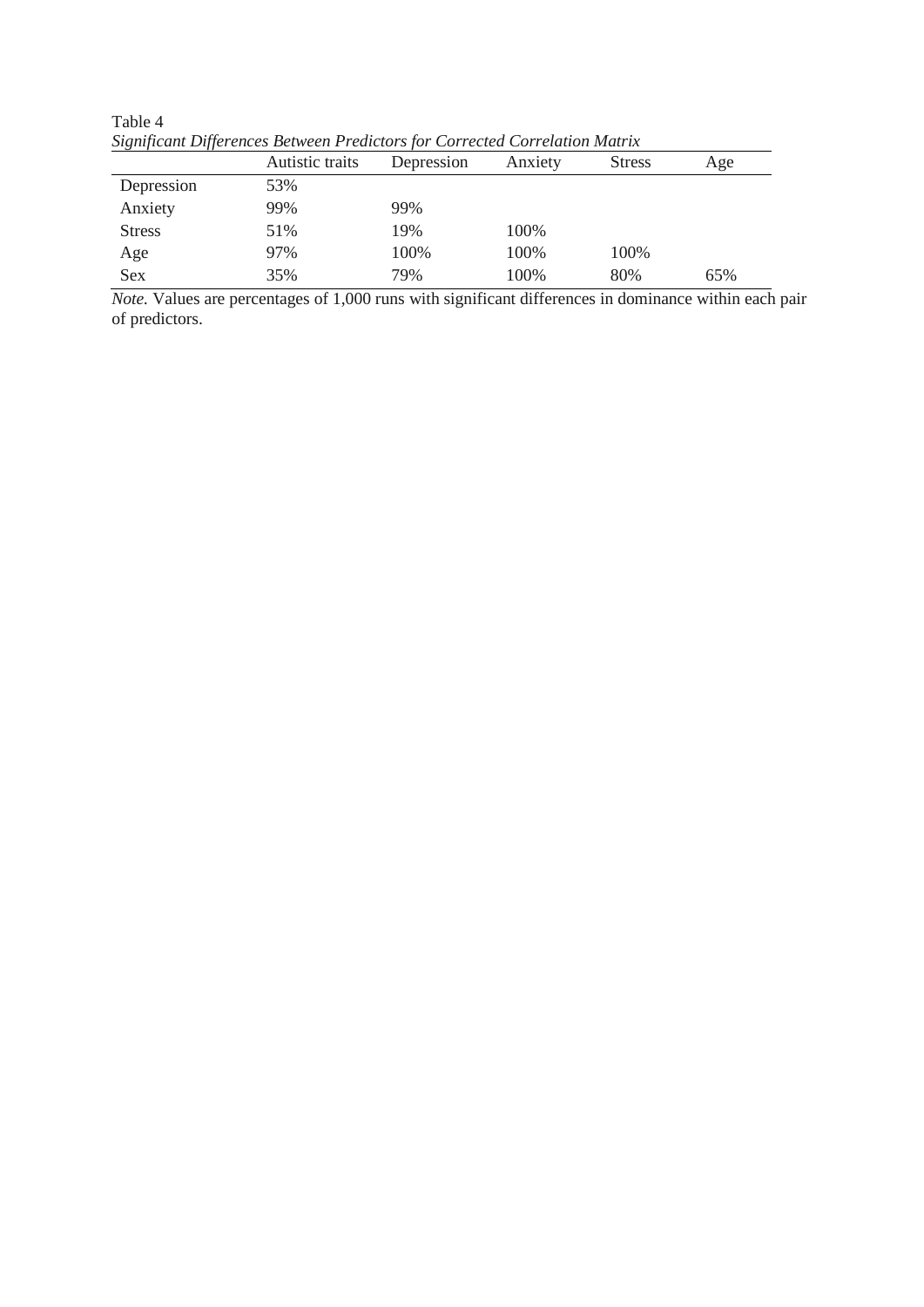| Descriptive situations and Correlations $(x - \sigma)$ |                              |                |          |           |           |           |          |            |        |
|--------------------------------------------------------|------------------------------|----------------|----------|-----------|-----------|-----------|----------|------------|--------|
|                                                        | Measure                      | M(SD)          |          |           |           | 4.        | C.       | $\sigma$ . |        |
|                                                        | 1. Autistic traits (AQ-50)   | 114.47 (16.59) | (.88)    |           |           |           |          |            |        |
|                                                        | 2. Depression (DASS-D)       | 13.30 (10.22)  | $.32***$ | (0.92)    |           |           |          |            |        |
|                                                        | 3. Anxiety (DASS-A)          | 6.89(7.76)     | $.35***$ | $.61***$  | (.86)     |           |          |            |        |
|                                                        | 4. Stress (DASS-S)           | 13.92 (9.07)   | $.35***$ | $.68***$  | $.70***$  | (.87)     |          |            |        |
|                                                        | 5. Demand avoidance (EDA-QA) | 42.88(9.31)    | $.47***$ | $.40***$  | $.52***$  | $.46***$  | (.87)    |            |        |
|                                                        | 6. COVID-19 concern          | 3.26(1.09)     | $.13**$  | $.21***$  | $27***$   | $.28***$  | $.09*$   |            |        |
| 7.                                                     | Age                          | 35.45 (11.77)  | $-.05$   | $-.18***$ | $-.20***$ | $-.15***$ | $-26***$ | $.09*$     |        |
| 8.                                                     | Sex (0=Female, $1=$ Male)    | 49% female     | .05      | .04       | .02       | .00       | $.14***$ | $-19***$   | $-.04$ |

Table 5 *Descriptive Statistics and Correlations (*N *= 548)*

*Note*. EDA-QA, Extreme Demand Avoidance Questionnaire – Adult version; AQ-50, full Autism Spectrum Quotient; DASS, Depression, Anxiety and Stress Scale. Standardised Cronbach's alpha reliabilities are presented along the diagonal.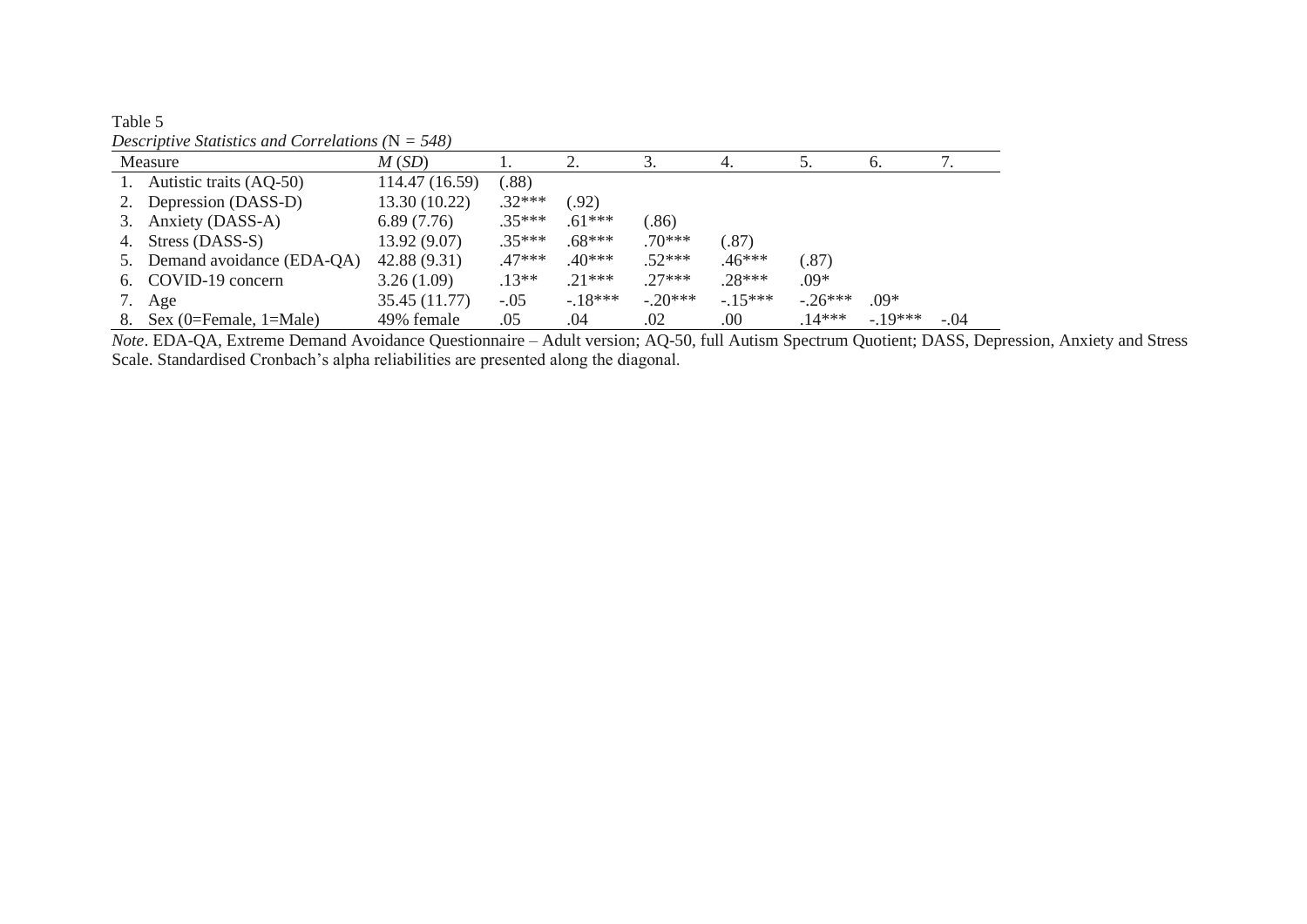Table 6

*Multiple Regression Predicting Demand Avoidance in Study 2 (*N*=548)*

| Predictor                                             | <i>B</i> [95% CI]        | SE   |         | h      | p       |  |  |
|-------------------------------------------------------|--------------------------|------|---------|--------|---------|--|--|
| Autistic traits                                       | $0.17$ [0.13, 0.21]      | 0.02 | 8.59    | .31    | < 0.001 |  |  |
| Depression                                            | $0.02$ [ $-0.07, 0.10$ ] | 0.04 | 0.38    | .02    | .701    |  |  |
| Anxiety                                               | $0.35$ [0.23, 0.46]      | 0.06 | 5.97    | .29    | < 0.001 |  |  |
| <b>Stress</b>                                         | $0.12$ [0.02, 0.22]      | 0.05 | 2.26    | .12    | .024    |  |  |
| Age                                                   | $-0.13$ $[-0.18, -0.08]$ | 0.03 | $-4.83$ | $-.16$ | < 0.001 |  |  |
| Sex $(0 =$ Female, $1 =$ Male)                        | 2.19 [0.98, 3.39]        | 0.61 | 3.57    | .12    | < 0.001 |  |  |
| $R^2_{\text{adj}} = .41, F(6, 541) = 64.26, p < .001$ |                          |      |         |        |         |  |  |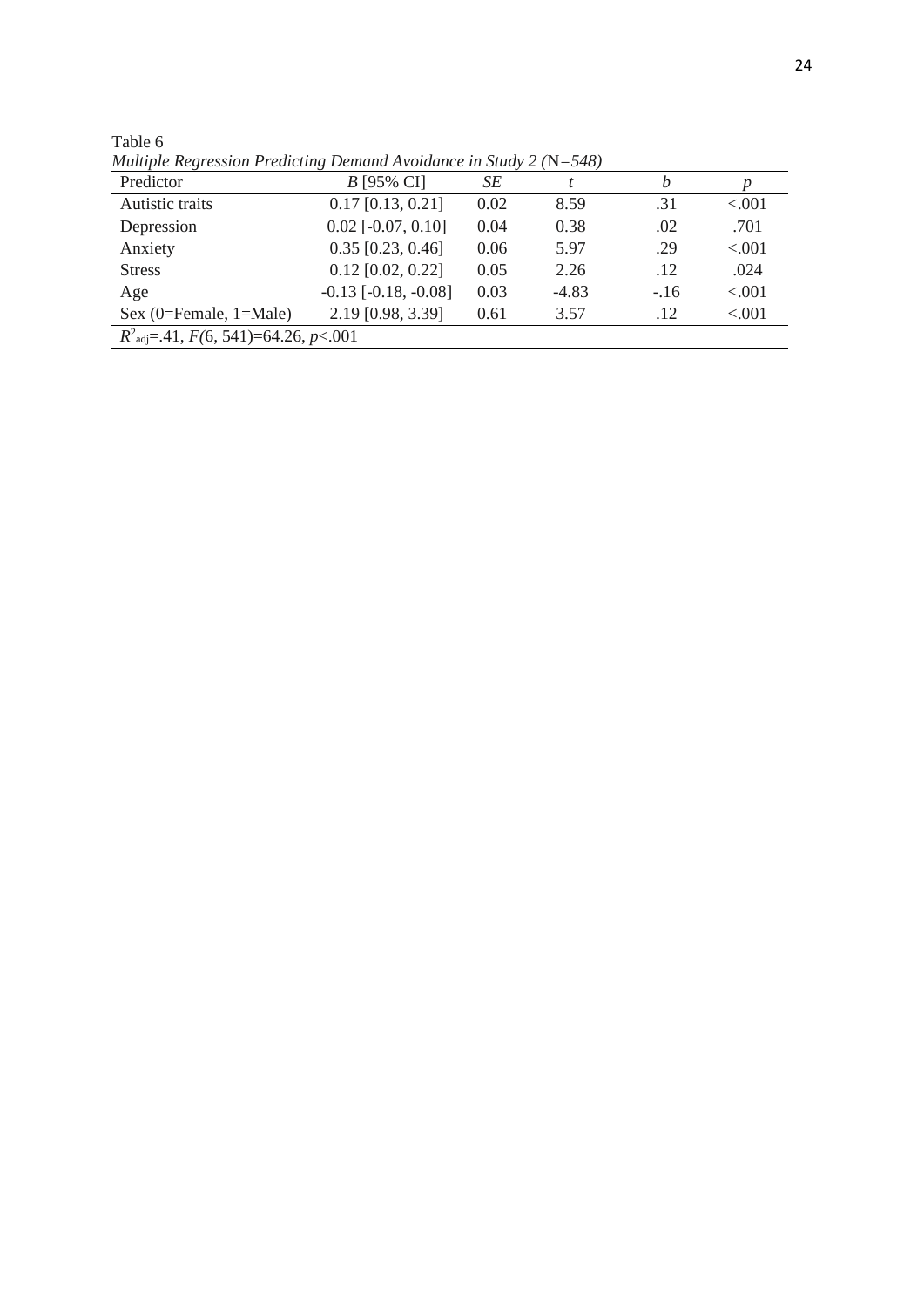Table 7

| Predictors        | Mean dominance<br>(SD) | Sig. |
|-------------------|------------------------|------|
| Dominance weights |                        |      |
| Autistic traits   | 0.156(0.031)           | 100% |
| Anxiety           | 0.155(0.027)           | 100% |
| <b>Stress</b>     | 0.092(0.018)           | 100% |
| Depression        | 0.057(0.011)           | 100% |
| Age               | 0.042(0.012)           | 90%  |
| <b>Sex</b>        | 0.020(0.010)           | 38%  |
| $\mathbb{R}^2$    | 0.526(0.038)           |      |
| Dominance ranks   |                        |      |
| Anxiety           | 1.519(0.533)           |      |
| Autistic traits   | 1.544(0.582)           |      |
| <b>Stress</b>     | 2.961 (0.293)          |      |
| Depression        | 4.180 (0.438)          |      |
| Age               | 4.910 (0.546)          |      |
| <b>Sex</b>        | 5.937 (0.421)          |      |

*General Dominance Analysis Weight and Rank Values for Corrected Correlation Matrix* Corrected Matrix

*Note*. Sig. = percentage of runs where predictor was significantly different from zero.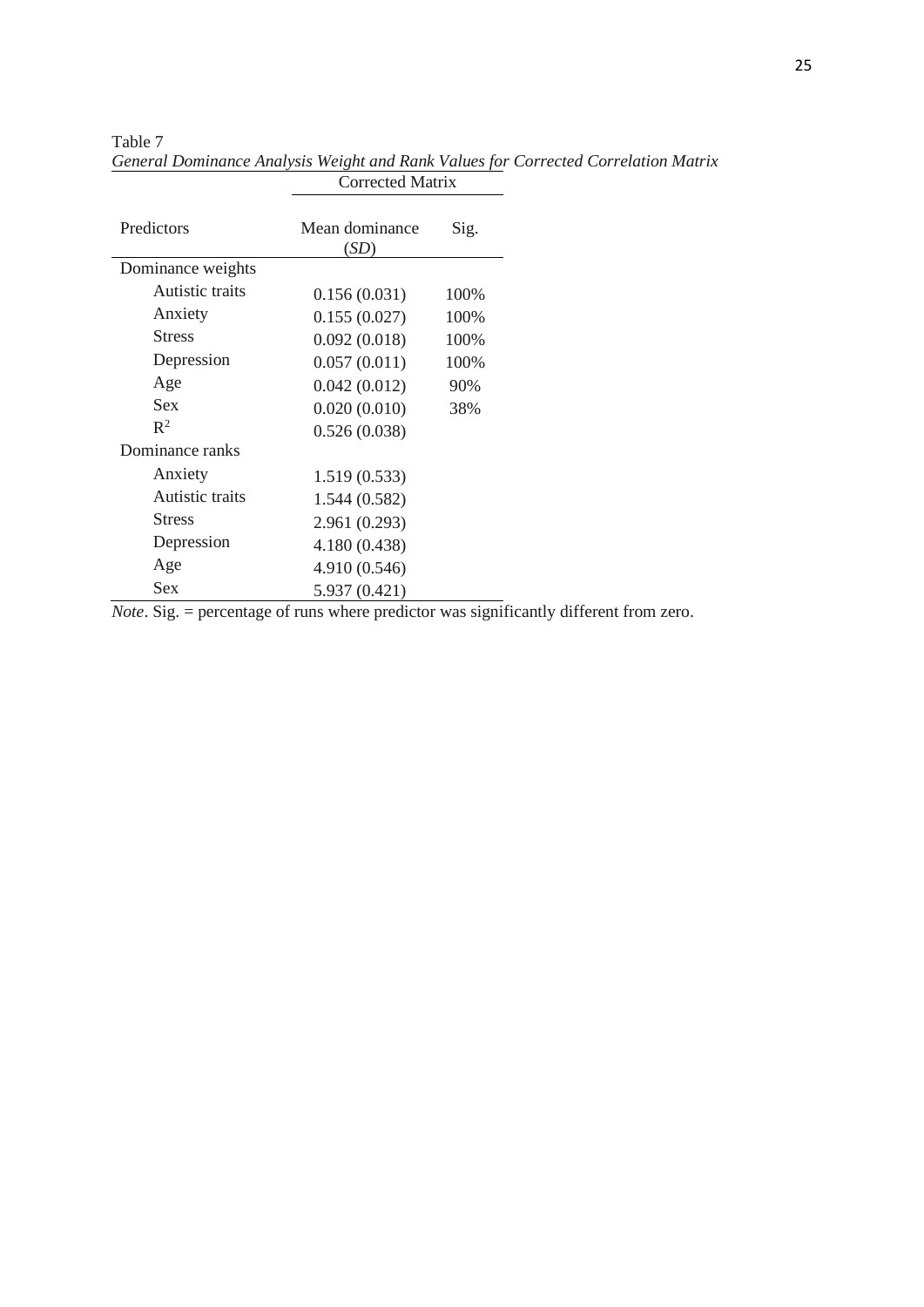| Significant Differences Between Predictors for Corrected Correlation Matrix |                 |                    |       |               |     |  |  |
|-----------------------------------------------------------------------------|-----------------|--------------------|-------|---------------|-----|--|--|
|                                                                             | Autistic traits | Depression Anxiety |       | <b>Stress</b> | Age |  |  |
| Depression                                                                  | 96%             |                    |       |               |     |  |  |
| Anxiety                                                                     | 25%             | 99%                |       |               |     |  |  |
| <b>Stress</b>                                                               | 66%             | 81%                | 82%   |               |     |  |  |
| Age                                                                         | 98%             | 22%                | 100\% | 74%           |     |  |  |
| <b>Sex</b>                                                                  | 100\%           | 74%                | 100\% | 97%           | 35% |  |  |

Table 8 *Significant Differences Between Predictors for Corrected Correlation Matrix*

*Note.* Values are percentages of 1,000 runs with significant differences in dominance within each pair of predictors.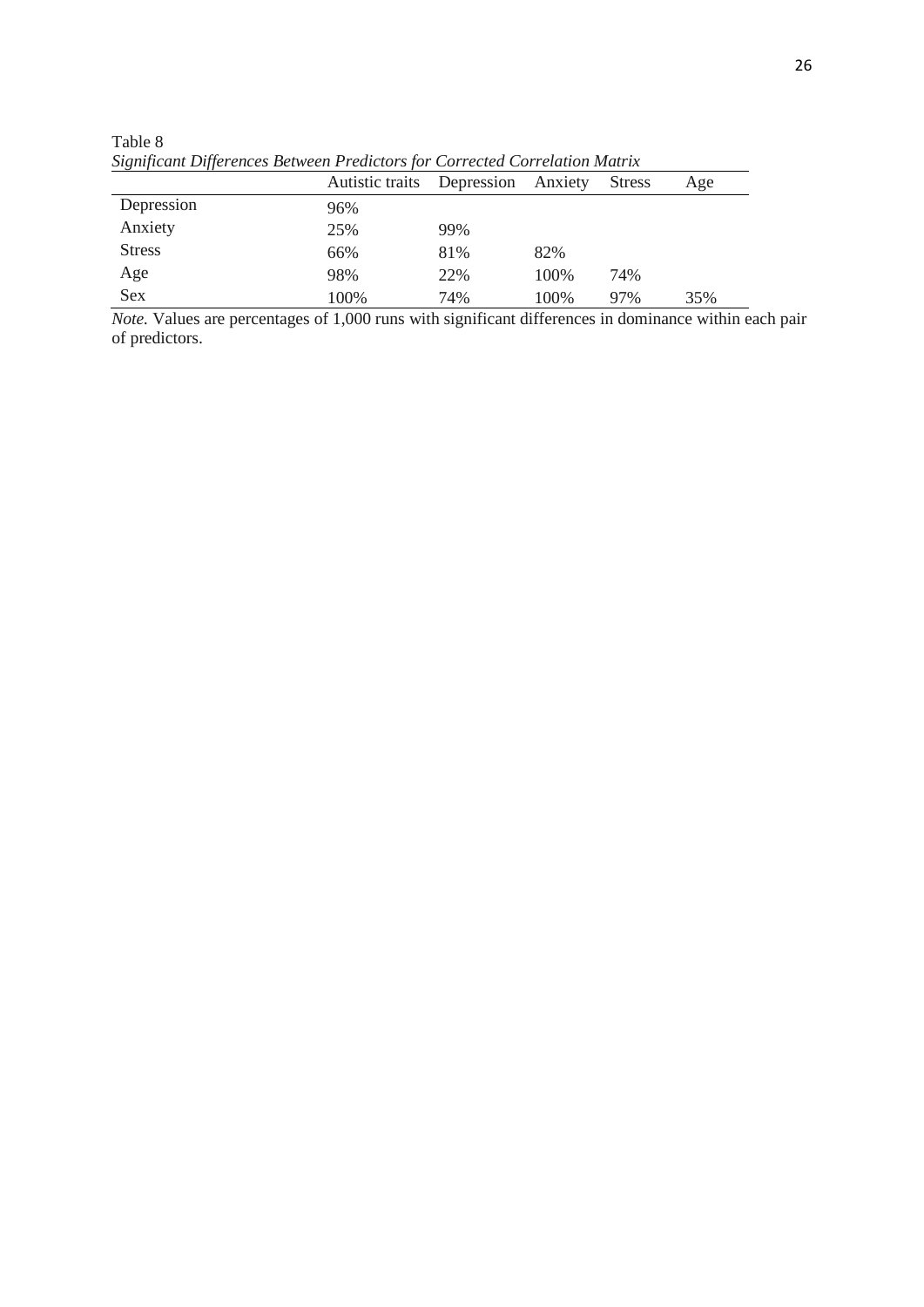## **Supplementary Material**

#### **Structural Equation Modelling**

Following Westfall and Yarkoni's (2016) recommendations for testing incremental validity, we modelled autistic traits, anxiety, depression, stress, age, and sex as predictors of demand avoidance traits using a structural equation model (SEM). Standard multiple regression, as we reported in the main article, does not account for measurement error, which may inflate the likelihood of committing Type I errors. SEM accounts for measurement error by using latent variables generated from individual indicators rather than sum scores.

SEM analyses were performed using the lavaan package (Rosseel, 2012) in R (version 3.6.1) for both Studies 1 and 2. Diagonally weighted least squares for means and variances estimation was used because the EDA-QA uses a 4-point Likert scale and thus is arguably measured ordinally. Latent constructs for autistic traits, anxiety, depression, stress, and extreme demand avoidance traits were derived from the AQ-10/50, separate subscales of the 21-item Depression, Anxiety, and Stress Scale, and the EDA-QA, respectively. We assumed that age and sex were measured with perfect reliability. The structural model was constructed as a multiple regression (as in the main article), with autistic traits, depression, anxiety, stress, age, and sex predicting demand avoidance traits. We specified correlations between the error variances for the two reversed worded items (EDA14 and EDA20) in these analyses (see Brown & Moore, 2012).

As shown in Supplementary Tables 1 and 2, for both studies, latent autistic traits and anxiety accounted for unique variance in EDA traits in the expected directions. Thus, these analyses yielded the same conclusions as those we report in the main article from standard multiple regression analyses. The one discrepancy of note is that age is a significant predictor in the Study 1 SEM, and was non-significant in the multiple regression analysis reported in the paper.

## **Study 1 SEM**

### Supplementary Table 1

| $11Y - 200I$                                                                                        |         |       |         |        |        |  |  |
|-----------------------------------------------------------------------------------------------------|---------|-------|---------|--------|--------|--|--|
| Predictor                                                                                           | B       | SЕ    |         |        |        |  |  |
| Autistic traits                                                                                     | 0.62    | 0.20  | 3.17    | .002   | .28    |  |  |
| Depression                                                                                          | $-0.12$ | 0.11  | $-1.06$ | .29    | $-.10$ |  |  |
| Anxiety                                                                                             | 0.78    | 0.20  | 3.95    | < .001 | .48    |  |  |
| <b>Stress</b>                                                                                       | 0.23    | 0.17  | 1.31    | .19    | .15    |  |  |
| Age                                                                                                 | $-0.01$ | 0.004 | $-3.05$ | .002   | $-.21$ |  |  |
| Male                                                                                                | 0.41    | 0.11  | 3.66    | < .001 | .23    |  |  |
| Robust fit statistics $\chi^2$ (1640, N=266) = 2741.33, p < 001; RMSEA=0.05 (90% CI: 0.047, 0.054), |         |       |         |        |        |  |  |
| $CFI = 0.85$ . B and b indicate unstandardised and standardised coefficients respectively.          |         |       |         |        |        |  |  |

*Regressions Predicting Demand Avoidance Traits in Structural Equation Model from Study 1 (N=266)*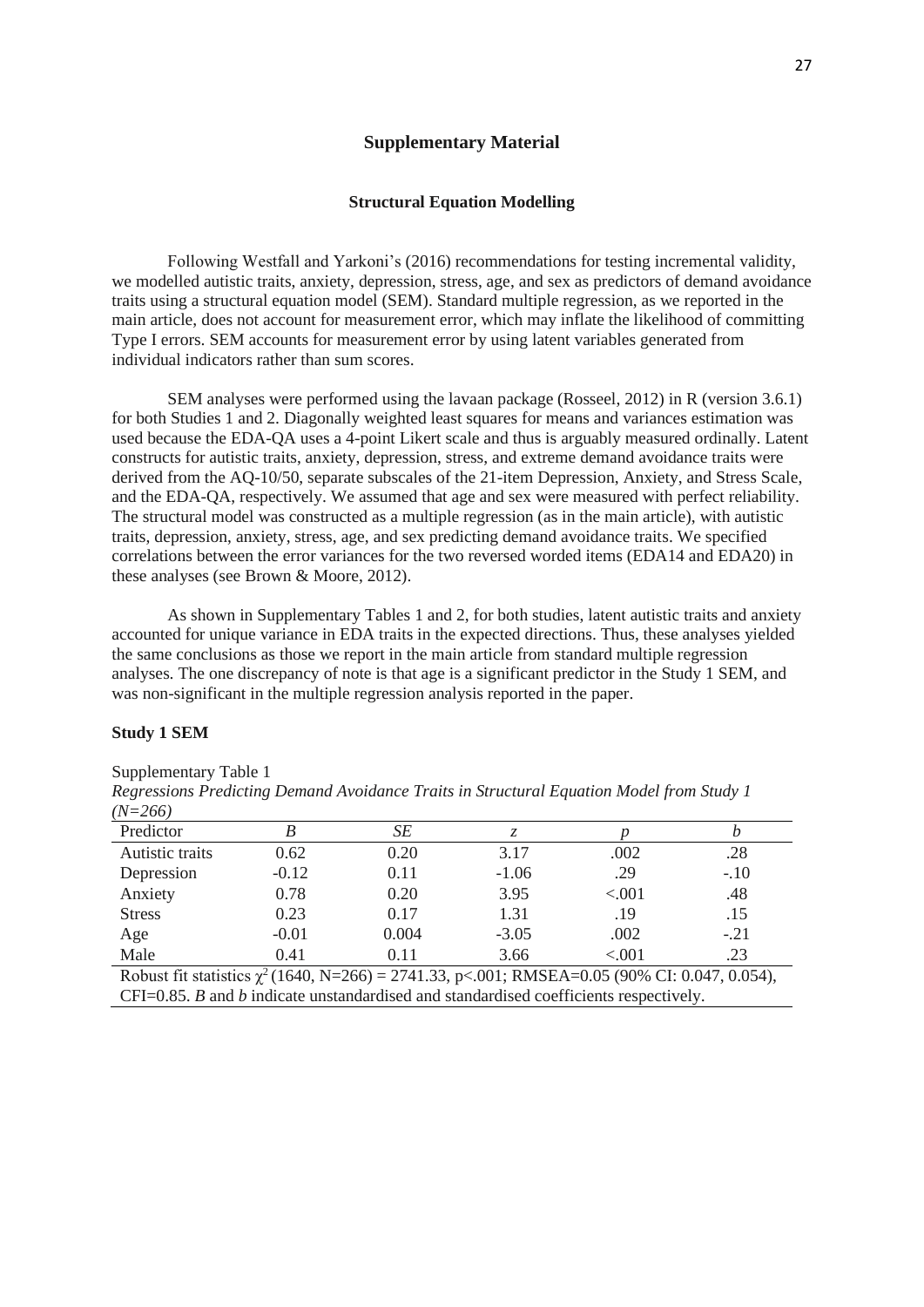# **Figure 1** Study 1 SEM Structural Path Diagram



*Note.* Coefficients are unstandardized. All manifest variables (including age and sex) omitted for clarity.

# **Study 2 SEM**

Supplementary Table 2 *Regressions Predicting Demand Avoidance Traits in Structural Equation Model from Study 2 (N=548)*

| Predictor                                                                                          |         | SE    | Z.      |         |        |  |
|----------------------------------------------------------------------------------------------------|---------|-------|---------|---------|--------|--|
| Autistic traits                                                                                    | 0.95    | 0.19  | 5.10    | < 0.001 | .38    |  |
| Depression                                                                                         | $-0.03$ | 0.05  | $-0.55$ | .58     | $-.03$ |  |
| Anxiety                                                                                            | 0.27    | 0.09  | 3.00    | .003    | .20    |  |
| <b>Stress</b>                                                                                      | 0.28    | 0.09  | 3.13    | .002    | .24    |  |
| Age                                                                                                | $-0.02$ | 0.003 | $-6.56$ | < .001  | $-.31$ |  |
| Male                                                                                               | 0.17    | 0.06  | 2.91    | .004    | .13    |  |
| Robust fit statistics $\chi^2$ (4741, N=548) = 8831.77, p<.001; RMSEA=0.04 (90% CI: 0.038, 0.041), |         |       |         |         |        |  |

CFI = 0.66. *B* and *b* indicate unstandardised and standardised coefficients respectively.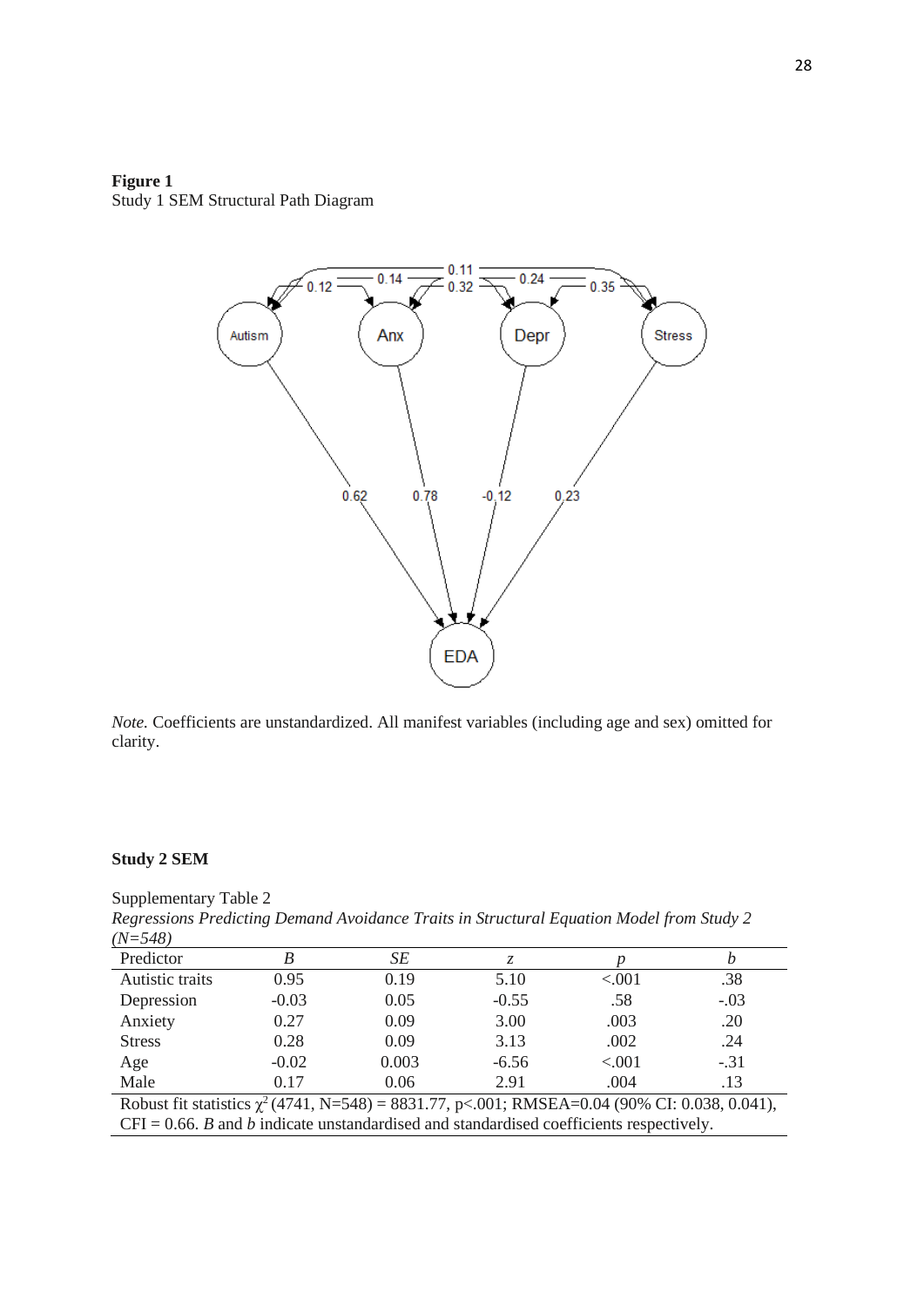

Study 2 SEM Structural Path Diagram



*Note.* Coefficients are unstandardized. All manifest variables (including age and sex) omitted for clarity.